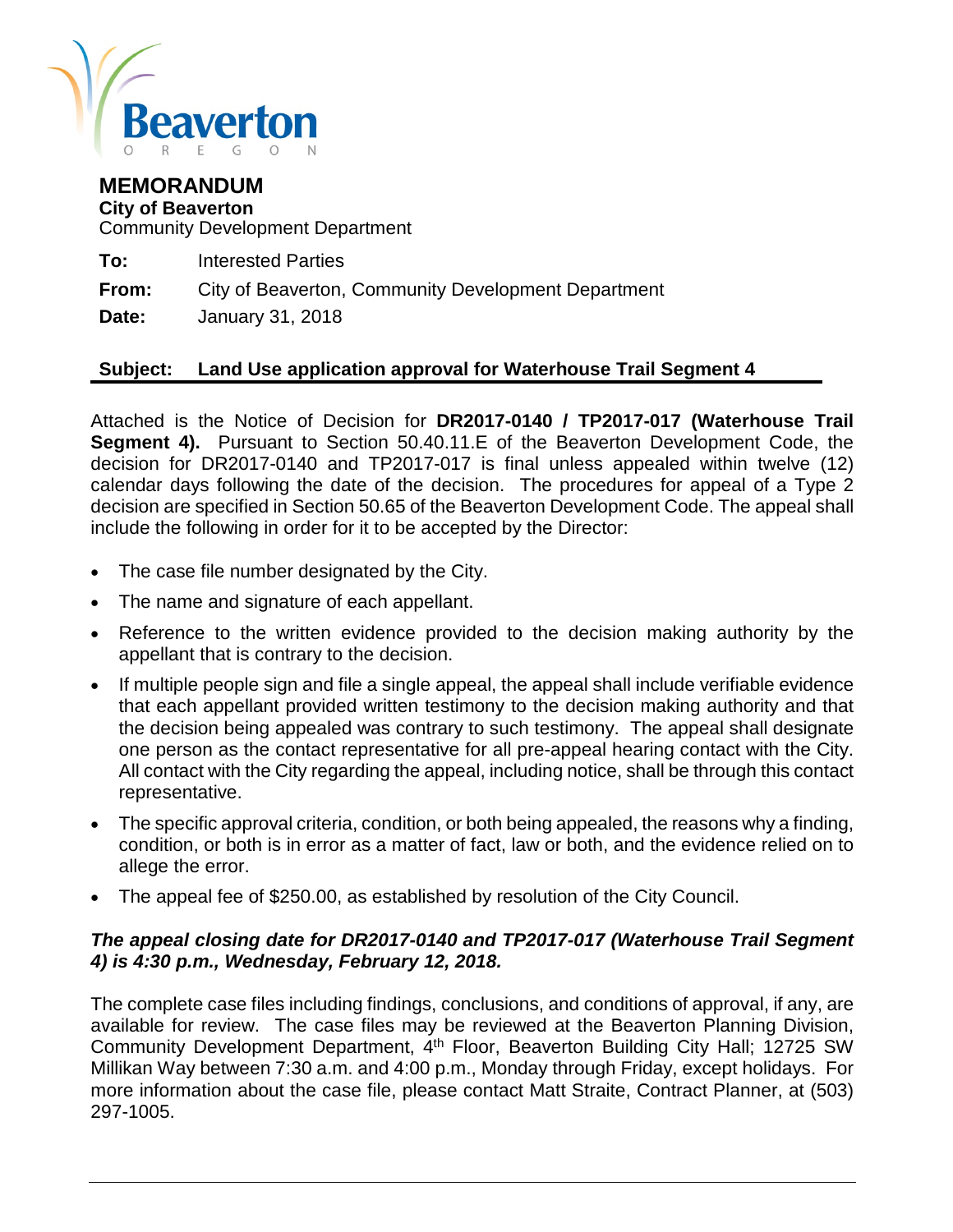

# **NOTICE OF DECISION**

| <b>DECISION DATE:</b>             | January 31, 2018                                                                                                                                                                                                                                                                                                                                                                                                                                                                                                                                                                                                                                                                       |
|-----------------------------------|----------------------------------------------------------------------------------------------------------------------------------------------------------------------------------------------------------------------------------------------------------------------------------------------------------------------------------------------------------------------------------------------------------------------------------------------------------------------------------------------------------------------------------------------------------------------------------------------------------------------------------------------------------------------------------------|
| TO:                               | <b>All Interested Parties</b>                                                                                                                                                                                                                                                                                                                                                                                                                                                                                                                                                                                                                                                          |
| FROM:                             | Matt Straite, Contract Planner                                                                                                                                                                                                                                                                                                                                                                                                                                                                                                                                                                                                                                                         |
| PROPOSAL:                         | DR2017-0140/ TP2017-017 - Waterhouse Trail Segment 4                                                                                                                                                                                                                                                                                                                                                                                                                                                                                                                                                                                                                                   |
| LOCATION:                         | The proposed trail segment will connect the gap that extends from<br>Waterhouse Powerline Park northward to the NW Bethany Court cul-<br>de-sac, as shown on Exhibit 1. The site is located on portions of<br>property described by the Washington County Tax Assessor as Map<br>1N131 AD, Tax Lots 102, 2400, 2500, Map 1N132 BC, Tax Lot 5000.                                                                                                                                                                                                                                                                                                                                       |
| <b>SUMMARY:</b>                   | The applicant, Tualatin Hills Park & Recreation District (THRPD),<br>seeks reconstruct an existing trail, boardwalk, and replace an<br>existing pedestrian bridge. All three are proposed to be widened.<br>Trail construction is subject to Type One Design Review. The Tree<br>Plan Two proposes to remove up to thirty (30) trees for the<br>construction of a shared use trail. Of the 30 trees only nine (9) have<br>been identified as required for actual removal. The remaining<br>twenty-one (21) trees may be impacted by trail construction, but are<br>intended to be saved. The trees subject to removal are primarily<br>located within the Willow Creek Sensitive Area. |
| <b>PROPERTY</b><br><b>OWNERS:</b> | 1N131AD00102<br>Tualatin Hills Park & Recreation District (THPRD)<br>Attn: Patty Freeman<br>5500 SW Arctic Drive, Suite #2<br>Beaverton, OR 97005<br>1N131AD02400 and 2500<br>16500 NW Bethany Ct<br><b>MRD Properties, LLC</b><br>Attn: Mike Dunn<br>1590 Bonniebrae Drive<br>Lake Oswego, OR 97034                                                                                                                                                                                                                                                                                                                                                                                   |
|                                   | 1N132BC05000<br>16340 NW Bethany Ct<br><b>JOS Properties, LLC</b><br>3248 SW 55th Dr<br>Portland, OR 97221-2221                                                                                                                                                                                                                                                                                                                                                                                                                                                                                                                                                                        |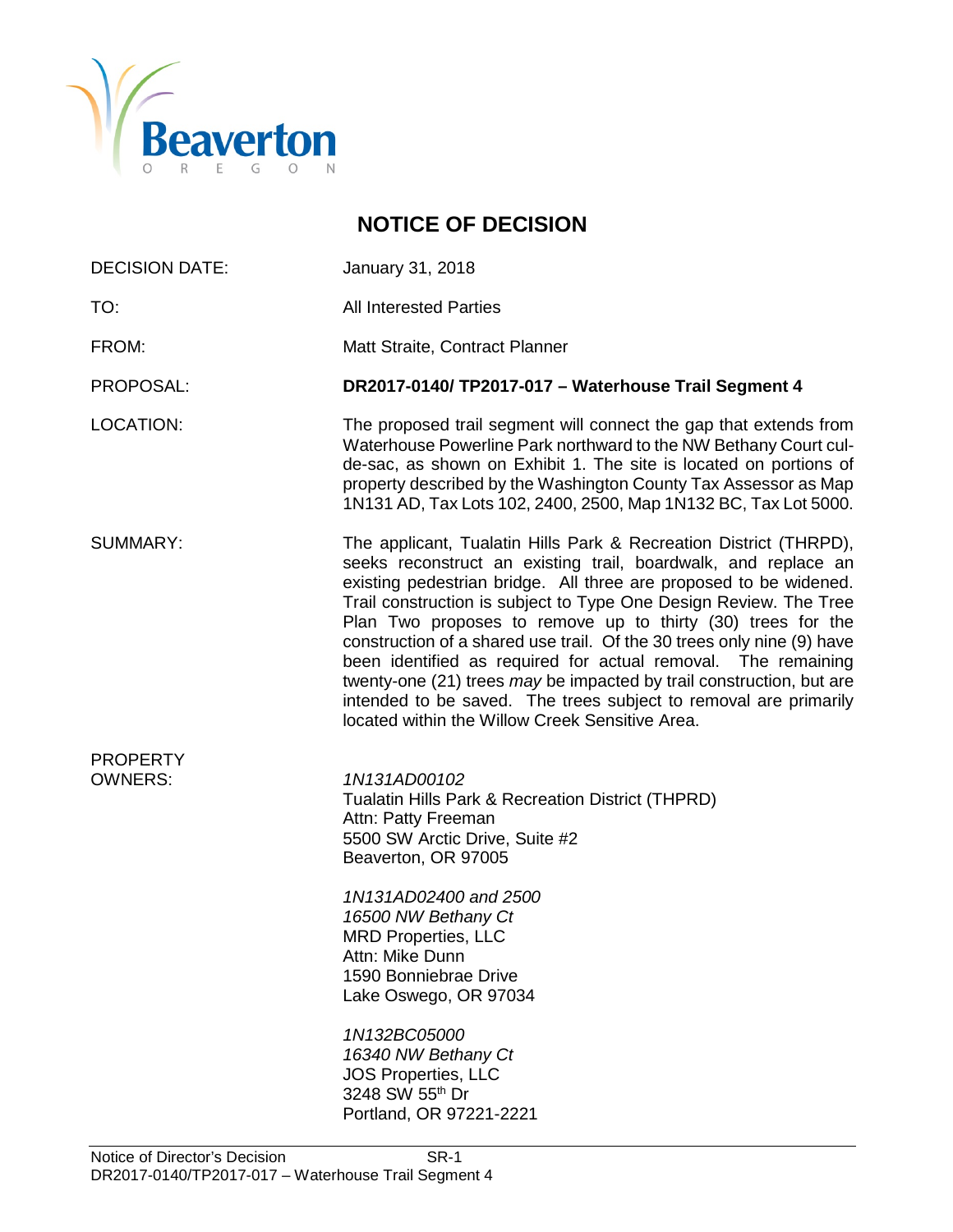| <b>APPLICANTS</b><br><b>REPRESENTATIVE:</b> | MacKay Sposito, Inc.<br>Attn: Jim Sandlin<br>1325 Tech Center Dr., Suite 140<br>Vancouver, WA 68683                               |
|---------------------------------------------|-----------------------------------------------------------------------------------------------------------------------------------|
| APPLICANT:                                  | <b>THPRD</b><br>Attn: Tim Bonnin<br>6220 SW 112th Ave., #100<br>Beaverton, OR 97008                                               |
| <b>APPLICABLE</b><br><b>CRITERIA:</b>       | Development Code Section 40.20.15.1.C Design Review Compliance<br>Letter; and Development Code Section 40.90.15.2.C Tree Plan Two |
| <b>DECISION</b>                             | Approval of DR2017-0140/TR2017-017 (Waterhouse Trail Segment 4)<br>subject to conditions identified at the end of this report.    |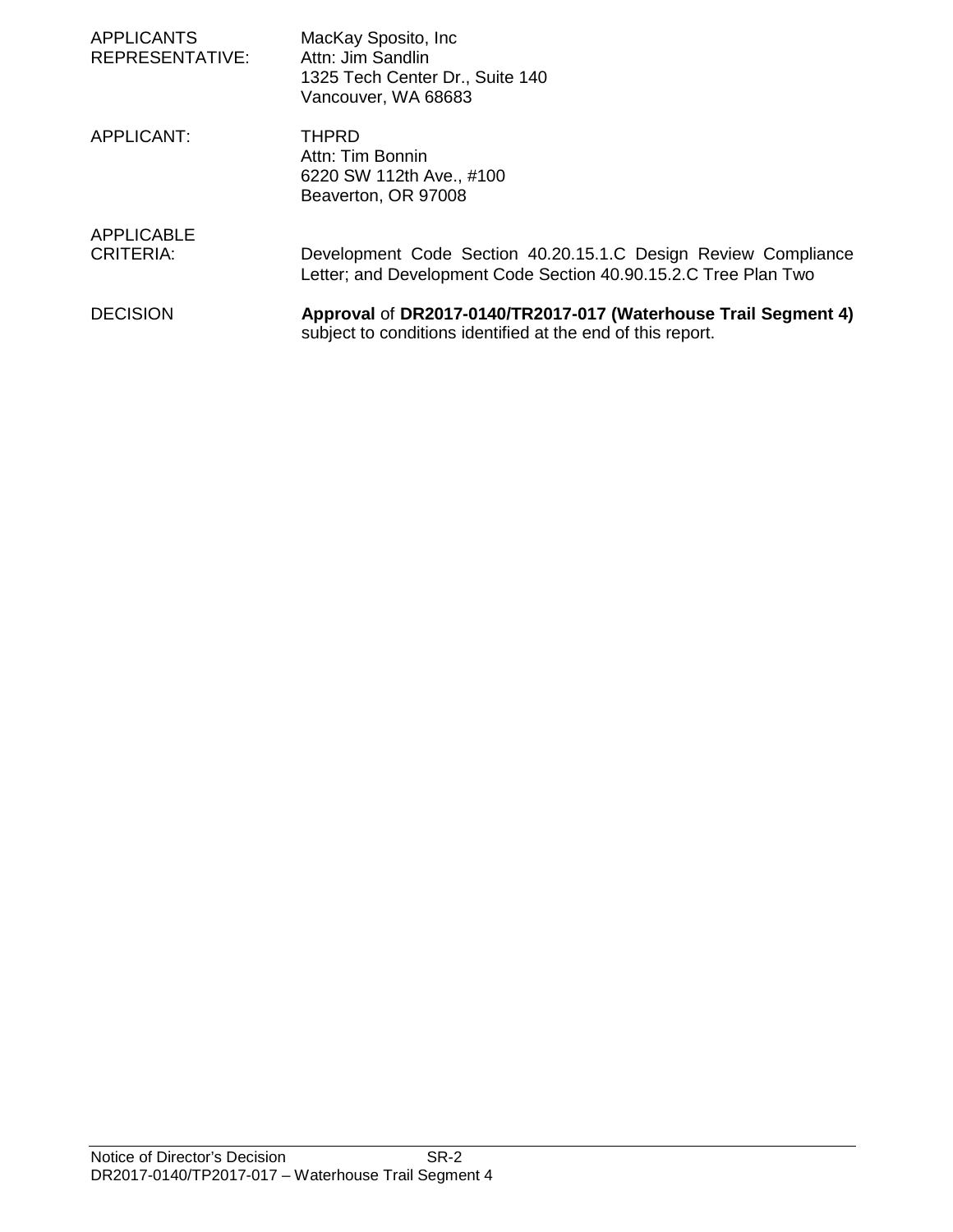Exhibit 1

# **AERIAL and VICINITY MAP**

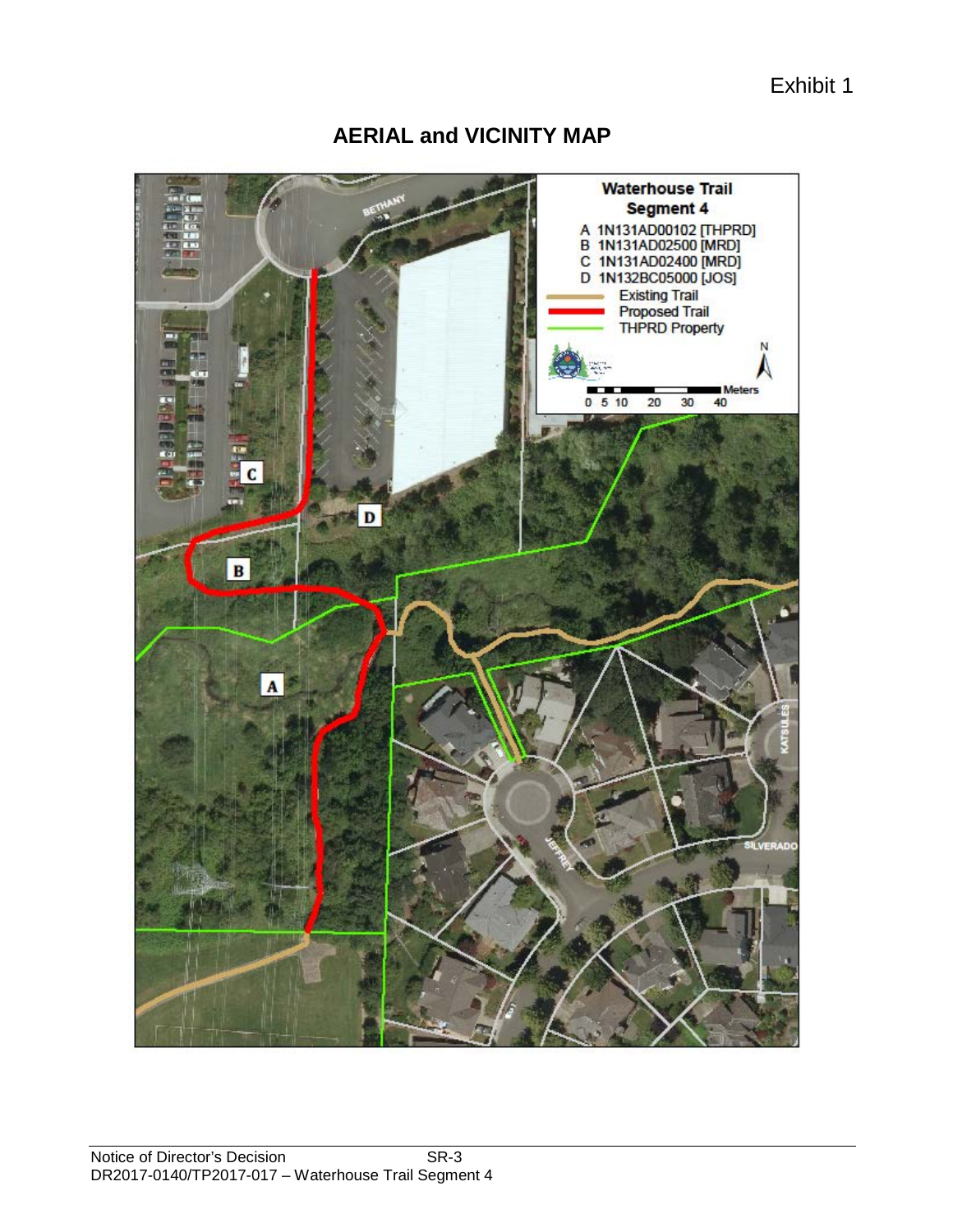# **BACKGROUND FACTS**

# **Key Application Dates**

| Application               | <b>Submittal Date</b> | Deemed<br>Complete | 120 Deadline   | $240$ -Day <sup>*</sup> |
|---------------------------|-----------------------|--------------------|----------------|-------------------------|
| DR2017-0140<br>TR2017-017 | November 2,<br>2017   | December 27, 2017  | April 26, 2018 | August 24,<br>2018      |

\* Pursuant to Section 50.25.9 of the Development Code this is the latest date, with a continuance, by which a final written decision on the proposal can be made.

# **Existing Conditions Table**

| Zoning                               | Residential Urban Standard Density R7 (R7), Office Industrial (OI)                                                                                                                                                                                                                                                  |  |  |
|--------------------------------------|---------------------------------------------------------------------------------------------------------------------------------------------------------------------------------------------------------------------------------------------------------------------------------------------------------------------|--|--|
| <b>Current</b><br><b>Development</b> | Development of the parcels located at the end of the NW Bethany Court<br>cul-de-sac are industrial in nature. The proposed tree removal and trail<br>improvements are located on an existing path between the two industrial<br>parcels and an existing trail through a Sensitive Area surrounding Willow<br>Creek. |  |  |
| <b>Site Size</b>                     | Approximately 6.81 Acres                                                                                                                                                                                                                                                                                            |  |  |
| <b>NAC</b>                           | Five Oaks/Triple Creek NAC                                                                                                                                                                                                                                                                                          |  |  |
|                                      | Uses:<br>Zoning:                                                                                                                                                                                                                                                                                                    |  |  |
| <b>Surrounding</b><br><b>Uses</b>    | North: Retail & Office<br>North: OI<br>South: Park facility<br>South: R7<br>East: Detached Single<br>East: $OI & R5$<br>Family & Office<br>West: OI & R7<br>West: Detached Single<br>Family & Office                                                                                                                |  |  |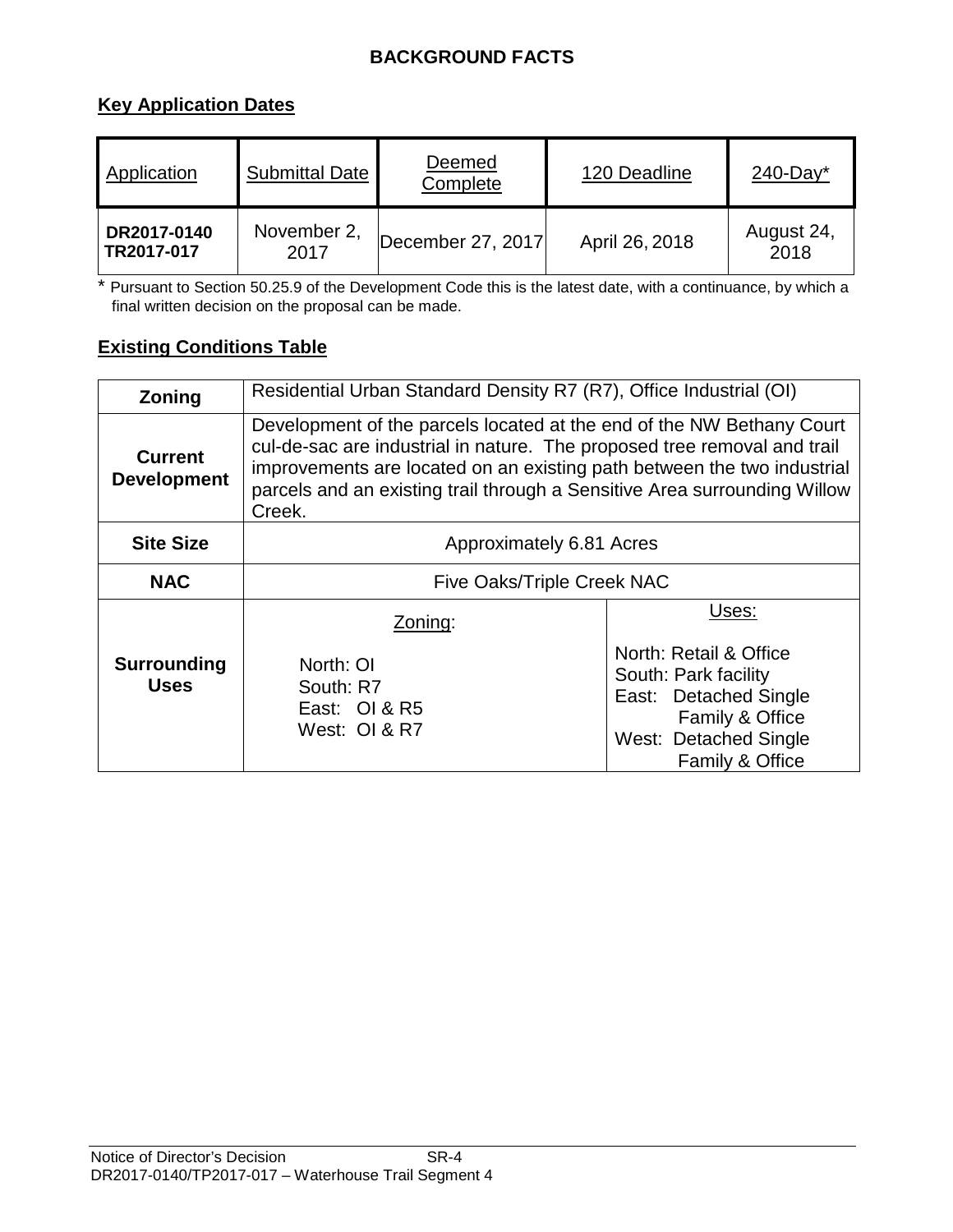# **DESCRIPTION OF APPLICATION AND TABLE OF CONTENTS**

| Attachment A: Facts and Findings for Design Review One DR2017-0140 | PAGE No.<br>$DR1 - 1$ |
|--------------------------------------------------------------------|-----------------------|
| Attachment B: Facts and Findings for Tree Plan 2 TP2017-017        | $TP2 - 1$             |
| <b>Attachment C: Conditions of Approval</b>                        | $COA1 - 1$            |

- **Exhibit 1 Vicinity Map**
- **Exhibit 2 Agency Comments**

**Public Comment: None received**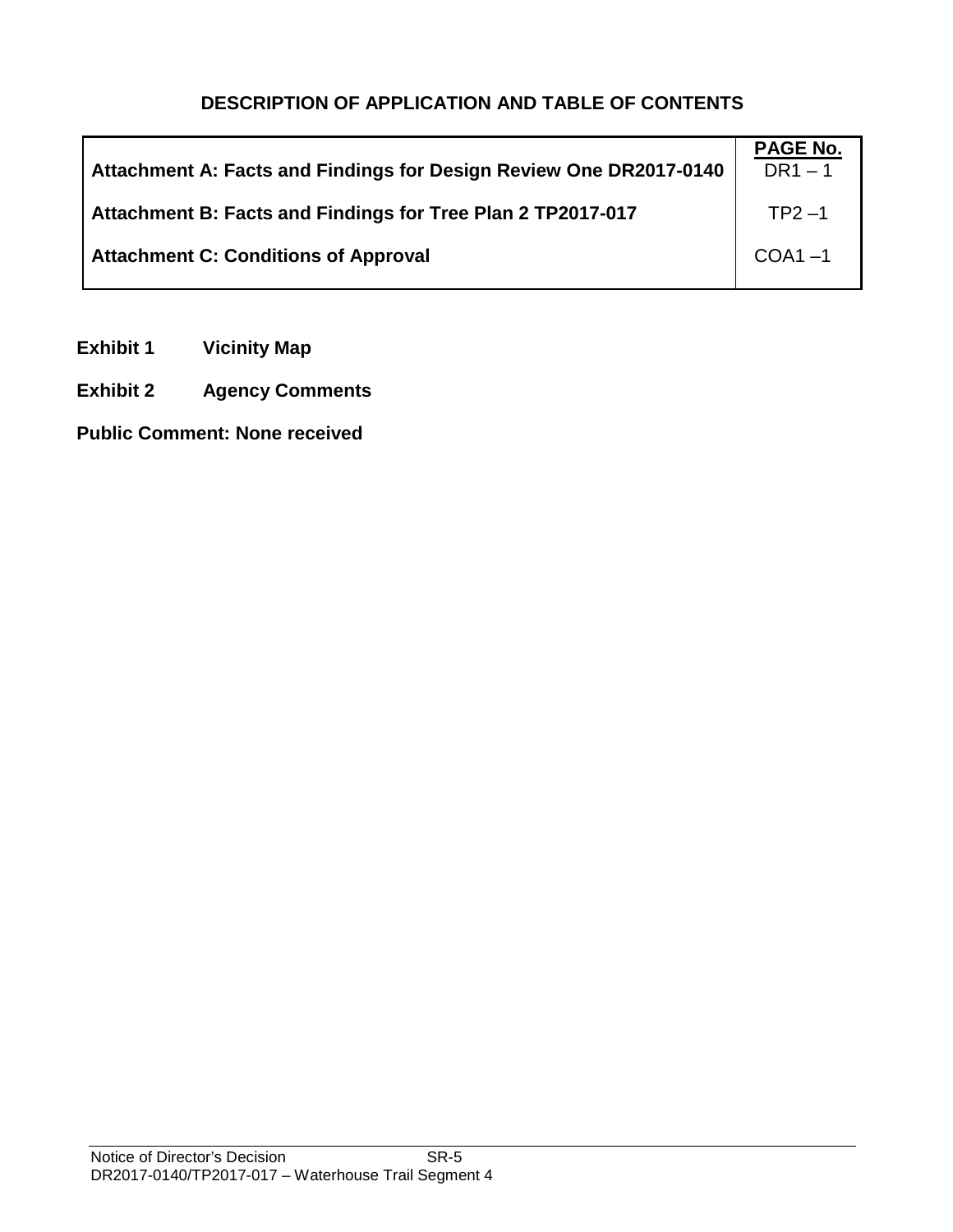# **ANALYSIS AND FINDINGS FOR DESIGN REVIEW APPROVAL Waterhouse Trail Segment 4 DR2017-0140**

# **Section 40.20.15.1.C Design Review Compliance Letter Approval Criteria**

In order to approve a Design Review Compliance Letter application, the decision making authority shall make findings of fact based on evidence provided by the applicant demonstrating that all the following criteria are satisfied:

# *1. The proposal satisfies the threshold requirements for a Design Review Compliance Letter.*

Findings of Fact: The applicant's proposal includes changes to the existing grade for the paved trail. The proposal meets threshold 1 (minor design changes to existing site), specifically 1.h (addition or modification of new fences, retaining walls, or both), and 1.i (grade changes) for a Design Review Compliance Letter.

#### **Therefore, staff finds that the proposal meets the criterion for approval.**

#### *2. All City application fees related to the application under consideration by the decision making authority have been submitted.*

Findings of Fact: The applicant paid the required fee associated with a Design Review Compliance Letter application.

**Therefore, staff finds that the proposal meets the criterion for approval.**

#### *3. The proposal contains all applicable application submittal requirements as specified in Section 50.25.1 of the Development Code.*

Findings of Fact: The applicant has submitted all the materials required by Section 50.25.1 of the Development Code as of December 18, 2017 upon which a completeness letter was distributed to the applicant.

#### **Therefore, staff finds that the proposal meets the criterion for approval.**

#### *4. The proposal meets all applicable Site Development Requirements of Sections 20.05.15, 20.10.15, 20.15.15 and 20.20.15 of the Development Code unless the applicable provisions are subject to an Adjustment, Planned Unit Development, or Variance application which shall be already approved or considered concurrently with the subject proposal.*

Findings of Fact: Staff cites the Code Conformance Analysis chart at the end of the Design Review Compliance Letter Staff Report, which evaluates the project as it relates to applicable code requirements of Chapter 20 for the Residential Urban Standard Density R-7 (R-7) and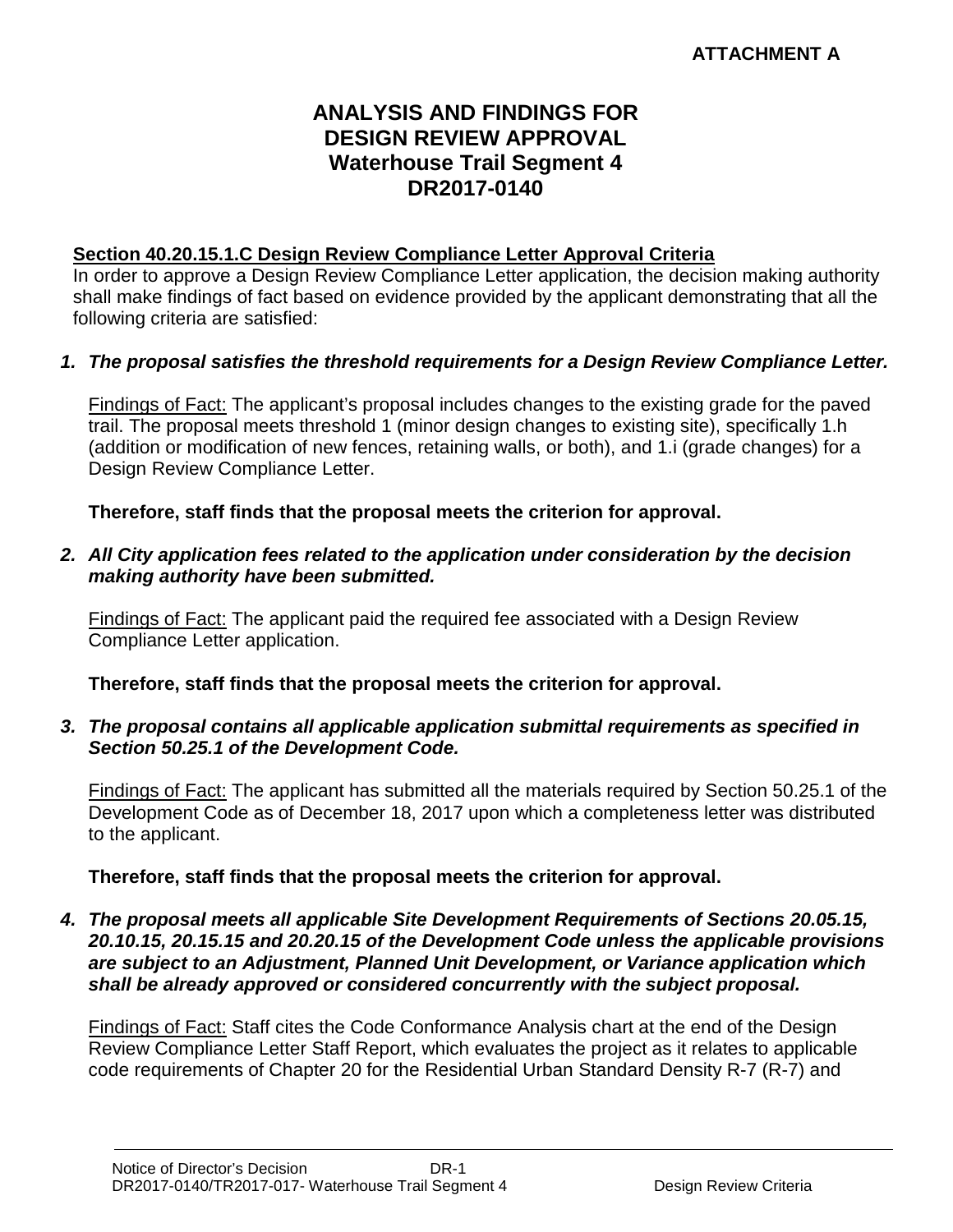Office Industrial (OI) zones, as applicable to the aforementioned criterion. As demonstrated on the chart, the proposal complies with all applicable provisions of Chapter 20.

#### **Therefore, staff finds that the proposal meets the criterion for approval.**

#### *5. The proposal, which is not an addition to an existing building, is consistent with all applicable provisions of Sections 60.05.15 through 60.05.30 (Design Standards).*

Findings of Fact: Staff cites the Code Conformance Analysis chart at the end of the Design Review Compliance Letter Staff Report, which evaluates the project as it relates to applicable code requirements of Sections 60.05.15 through 60.05.30, as applicable to the aforementioned criterion. As demonstrated on the chart, the proposal, by meeting the conditions of approval, complies with all applicable provisions of Chapter 60.

**Therefore, staff finds that by meeting the Conditions of Approval, the proposal meets the criterion for approval.**

*6. If applicable, the proposed addition to an existing building, and only that portion of the building containing the proposed addition, complies with the applicable provisions of Sections 60.05.15 through 60.05.30 (Design Standards) as they apply to the following:*

Findings of Fact: The proposed trail project is not an addition to an existing building.

**Therefore, staff finds that the criterion is not applicable.**

#### *7. The proposal complies with all applicable provisions in Chapter 60 (Special Regulations).*

Findings of Fact: Staff cites the Code Conformance Analysis chart at the end of the Design Review Compliance Letter Staff Report, which evaluates the project as it relates to applicable code requirements of Chapter 60, Special Regulations, as applicable to the aforementioned criterion. As demonstrated on the chart, the proposal by meeting the conditions of approval complies with all applicable provisions of Chapter 60.

**Therefore, staff finds that by meeting the Conditions of Approval, the proposal meets the criterion for approval.**

#### *8. Except for conditions requiring compliance with approved plans, the proposal does not modify any conditions of approval of a previously approved Type 2 or Type 3 application.*

Findings of Fact: Criterion 8 intends that approval of a Type 1 DRCL not modify any previous Type 2 or 3 condition of approval unless such condition(s) are properly modified through a Type 2 or 3 process that is subject to the "Modification of a Decision" procedure of Section 50.95. The applicant's proposal does modify any condition of approval from a previous land use approval.

#### **Therefore, staff finds that the proposal meets the criterion for approval.**

*9. Proposals for community gardens comply with Section 60.05.25.14 of Chapter 60. Community Gardens are exempt from Criteria 4, 5, 6, 7 and 8 above.*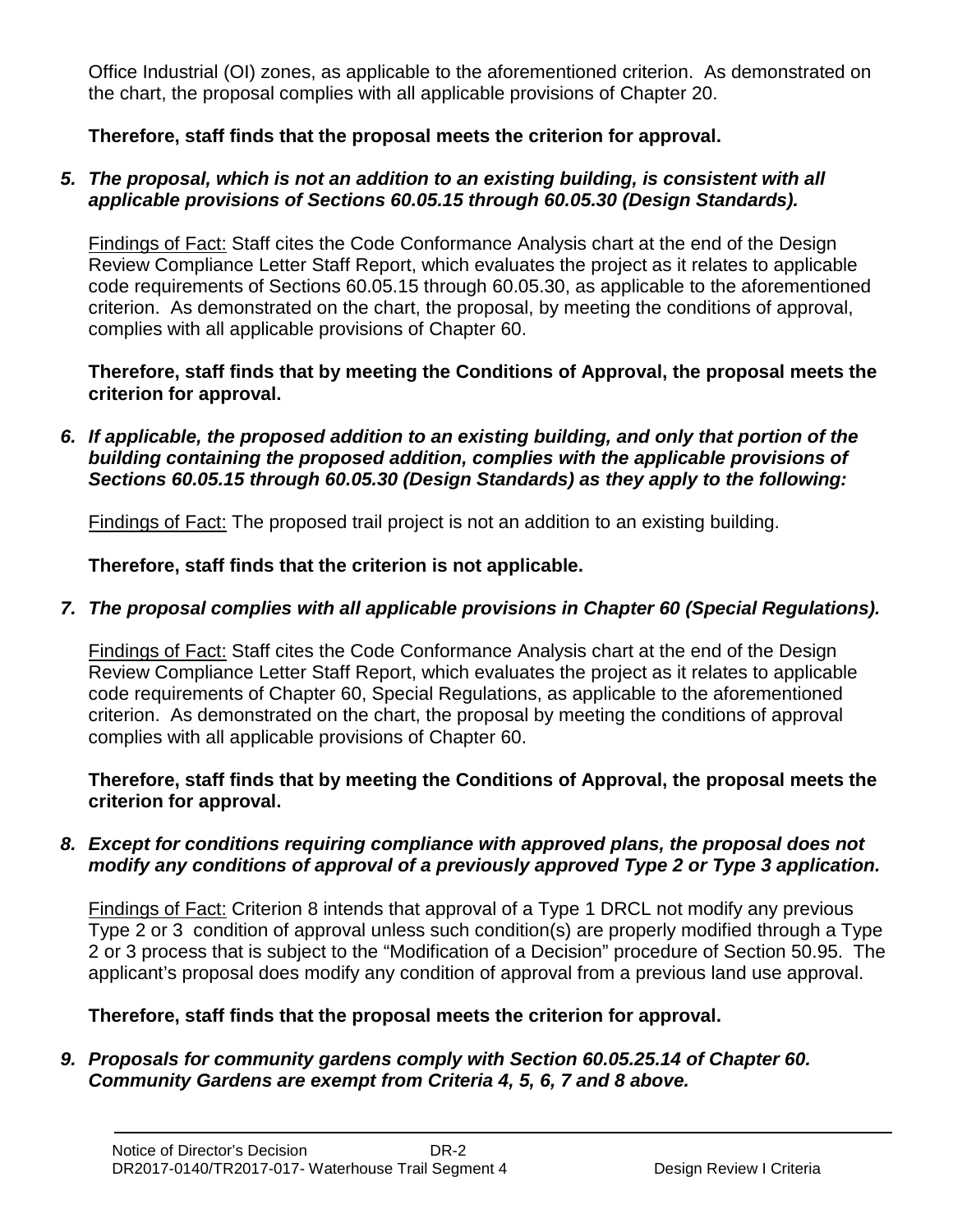Findings of Fact: Criterion 9 does not apply to project, as no community gardens are proposed.

**Therefore, staff finds that the Criteria does not apply to the project.** 

#### *10. Applications and documents related to the request, which will require further City approval, shall be submitted to the City in the proper sequence.*

Findings of Fact: The applicant has submitted the required application materials for review of a Design Review Compliance Letter application. The applicant has also submitted a Tree Plan Two application. The Tree Plan application is being reviewed concurrently with this Design Review Compliance Letter application. Construction documents will be processed with building permits and grading permits consistent with the design review.

# **Therefore, staff finds that the proposal meets the criterion for approval.**

#### **Recommendation**

Based on the facts and findings presented, staff recommends **approval** of **DR2017-0140 (Waterhouse Trail Segment 4)** subject to the applicable conditions identified in Attachment C and approval of TR2017-017.

#### **Code Conformance Analysis Chapter 20 Use and Site Development Requirements Residential Standard Urban Density (R7) and Office Industrial (OI)**

| <b>CODE STANDARD</b>                                               | <b>CODE</b><br><b>REQUIREMENT</b>                                                                                                          | <b>PROJECT PROPOSAL</b>                                                                                                                                                                                 | <b>MEETS</b><br><b>CODE</b> |
|--------------------------------------------------------------------|--------------------------------------------------------------------------------------------------------------------------------------------|---------------------------------------------------------------------------------------------------------------------------------------------------------------------------------------------------------|-----------------------------|
|                                                                    | Development Code Section 20.05.20 Residential Standard Urban Density R7                                                                    |                                                                                                                                                                                                         |                             |
| Use                                                                | Public parks, parkways, playgrounds,<br>and related facilities.                                                                            | Proposed public trail<br>facility. Since the proposal<br>is limited to trail<br>construction and does not YES<br>include other park related<br>facilities, Conditional Use<br>approval is not required. |                             |
|                                                                    | Development Code Section 20.15.20 Office Industrial (OI)                                                                                   |                                                                                                                                                                                                         |                             |
| <b>Use</b>                                                         | Public parks, parkways, playgrounds,<br>and related facilities.                                                                            | Proposed public trail<br>facility is permitted by<br>right.                                                                                                                                             | <b>YES</b>                  |
| Development Code Section 20.05.15 Site Development Requirements R7 |                                                                                                                                            |                                                                                                                                                                                                         |                             |
| <b>Public Parks</b>                                                | Public parks, parkways, recreation<br>facilities, trails and related facilities<br>are exempt from these site<br>development requirements. | Proposed public trail<br>facility.                                                                                                                                                                      | YES                         |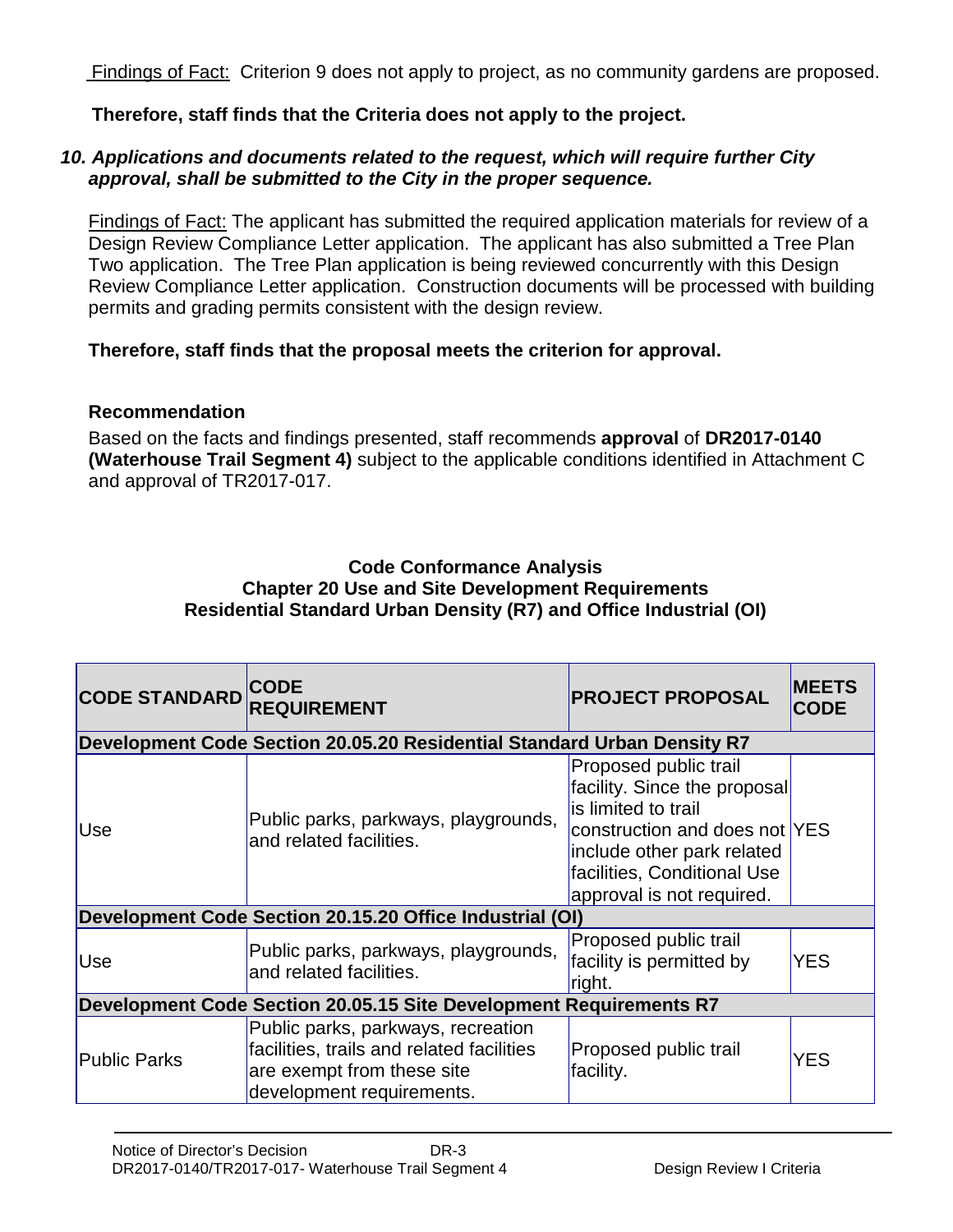| <b>Development Code Section 20.15.15 Site Development Requirements OI</b> |                                                                                                                                            |                                           |            |
|---------------------------------------------------------------------------|--------------------------------------------------------------------------------------------------------------------------------------------|-------------------------------------------|------------|
| <b>Public Parks</b>                                                       | Public parks, parkways, recreation<br>facilities, trails and related facilities<br>are exempt from these site<br>development requirements. | <b>Proposed public trail</b><br>facility. | <b>YES</b> |

# **Chapter 60 – Special Requirements**

| <b>CODE</b><br><b>STANDARD</b>                                            | <b>CODE REQUIREMENT</b>                         | <b>PROJECT PROPOSAL</b>                                                                                                                                                                                                                                                                                                                                                                                                                                                       | <b>MEETS</b><br>CODE?   |
|---------------------------------------------------------------------------|-------------------------------------------------|-------------------------------------------------------------------------------------------------------------------------------------------------------------------------------------------------------------------------------------------------------------------------------------------------------------------------------------------------------------------------------------------------------------------------------------------------------------------------------|-------------------------|
|                                                                           | <b>Development Code Section 60.05.15</b>        |                                                                                                                                                                                                                                                                                                                                                                                                                                                                               |                         |
| Building design<br>and Orientation                                        | Various requirements for<br>building designs    | Building modifications are not<br>proposed and therefore, is not<br>applicable.                                                                                                                                                                                                                                                                                                                                                                                               | N/A                     |
|                                                                           | <b>Development Code Sections 60.05.20</b>       |                                                                                                                                                                                                                                                                                                                                                                                                                                                                               |                         |
| Circulation and<br>Parking Design                                         | Various circulation and<br>parking requirements | The fully ADA compatible<br>proposed path will connect with<br>existing segments of the<br>Waterhouse Trail and the<br>sidewalk on NW Bethany Court.                                                                                                                                                                                                                                                                                                                          | <b>Yes</b>              |
|                                                                           | <b>Development Code Section 60.05.25</b>        |                                                                                                                                                                                                                                                                                                                                                                                                                                                                               |                         |
| Landscape, Open<br>Space, and<br><b>Natural Areas</b><br>Design Standards | Various landscape<br>requirements               | Retaining walls are proposed<br>along the trail alignment. Some<br>runs will exceed 50 lineal feet and<br>will be more than 6 feet in height.<br>The applicant proposes CMU<br>block with texture and pattern for<br>architectural interest. The<br>retaining walls will be buffered<br>with native plantings. Additionally,<br>the applicant's proposal was<br>reviewed by CWS and will meet<br>requirements for development by<br>satisfying all conditions of<br>approval. | Yes, with<br><b>COA</b> |
| <b>Development Code Section 60.10</b>                                     |                                                 |                                                                                                                                                                                                                                                                                                                                                                                                                                                                               |                         |
| Floodplain<br>Regulations                                                 | Proposal shall not cause<br>water level to rise | Construction involves work within<br>flood zones. A no-rise certificate<br>by a professional engineer is<br>required for the proposed trail.                                                                                                                                                                                                                                                                                                                                  | Yes, with<br><b>COA</b> |
| Floodplain<br>Regulations                                                 | Development in Floodway                         | Trails, bike paths, bridges,<br>culverts, and associated grading<br>are allowed in the floodway.                                                                                                                                                                                                                                                                                                                                                                              | <b>Yes</b>              |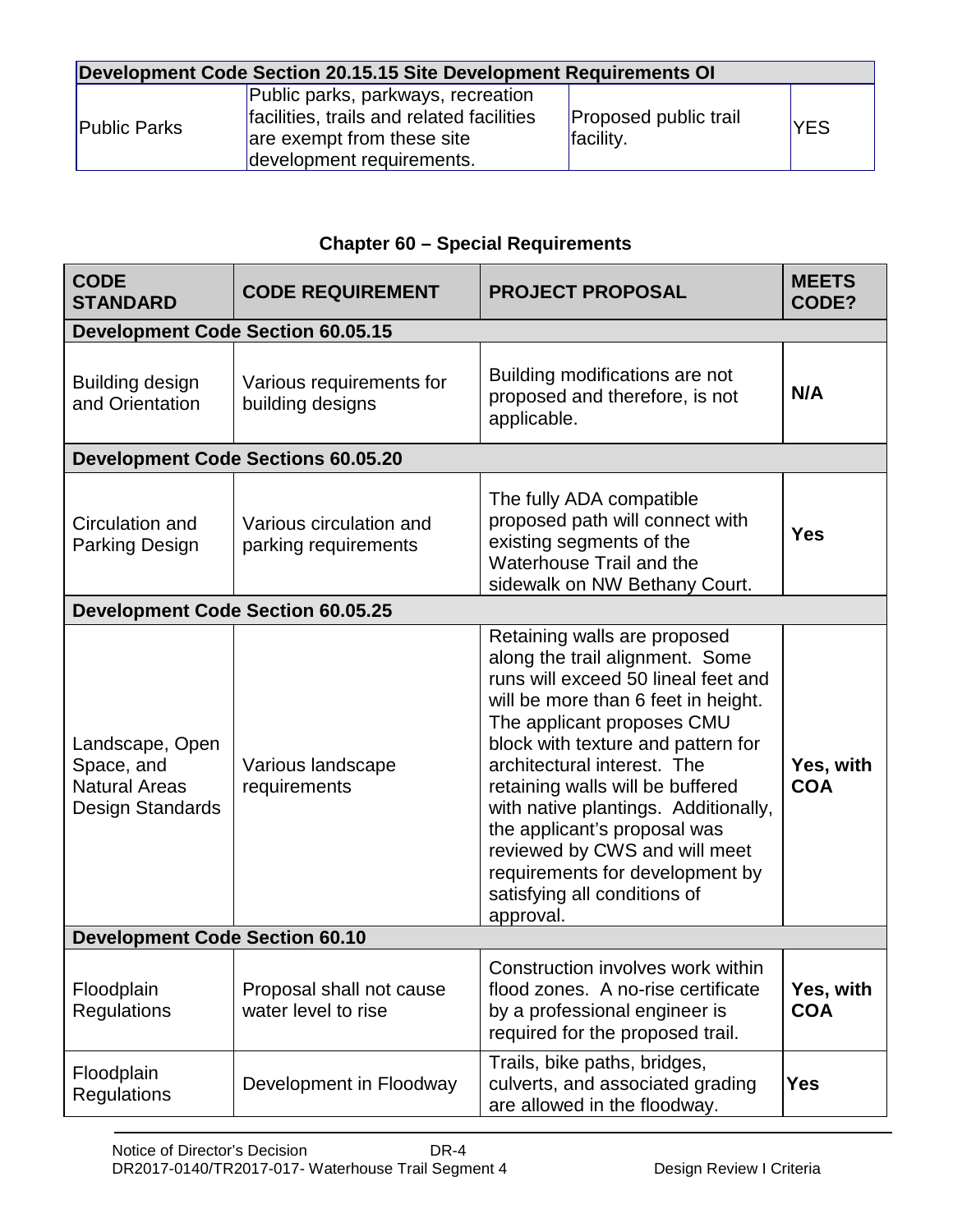|                                                                                | <b>Development Code Section 60.33</b>                                                         |                                                                                                                                                                                                                                                                                                                                                                   |                         |  |
|--------------------------------------------------------------------------------|-----------------------------------------------------------------------------------------------|-------------------------------------------------------------------------------------------------------------------------------------------------------------------------------------------------------------------------------------------------------------------------------------------------------------------------------------------------------------------|-------------------------|--|
| Park and Rec<br><b>Services</b><br>Provision                                   | Requires coordination with<br><b>THPRD</b> for parks                                          | The applicant for the proposed<br>development is THRPD.                                                                                                                                                                                                                                                                                                           | <b>Yes</b>              |  |
| <b>Development Code Section 60.67</b>                                          |                                                                                               |                                                                                                                                                                                                                                                                                                                                                                   |                         |  |
| Significant Natural<br><b>Resources</b>                                        | Wetland and riparian<br>protection                                                            | THPRD has filed applications with<br>Army Cops of Engineers and the<br>Department of State Lands. The<br>applicant will be required to show<br>proof that the required permits<br>have been obtained prior to site<br>development permit issuance.<br>THPRD has also received a<br>Service Provider Letter from<br>Clean Water Services for the<br>proposed work. | Yes, with<br><b>COA</b> |  |
| <b>Development Code Section 60.60</b>                                          |                                                                                               |                                                                                                                                                                                                                                                                                                                                                                   |                         |  |
| Tree & Vegetation<br>Regulations.<br>Landscape or<br><b>Significant Trees?</b> | <b>Preservation Standards for</b><br>"protected" trees.<br>Mitigation for Landscape<br>Trees. | No trees significant trees to this<br>site. Some existing landscape<br>trees will be removed for<br>construction purposes. Applicant<br>will mitigate to the capacity of the<br>site for this purpose – new<br>landscape trees introduce as part<br>of the Landscape Plan.                                                                                        | <b>Yes</b>              |  |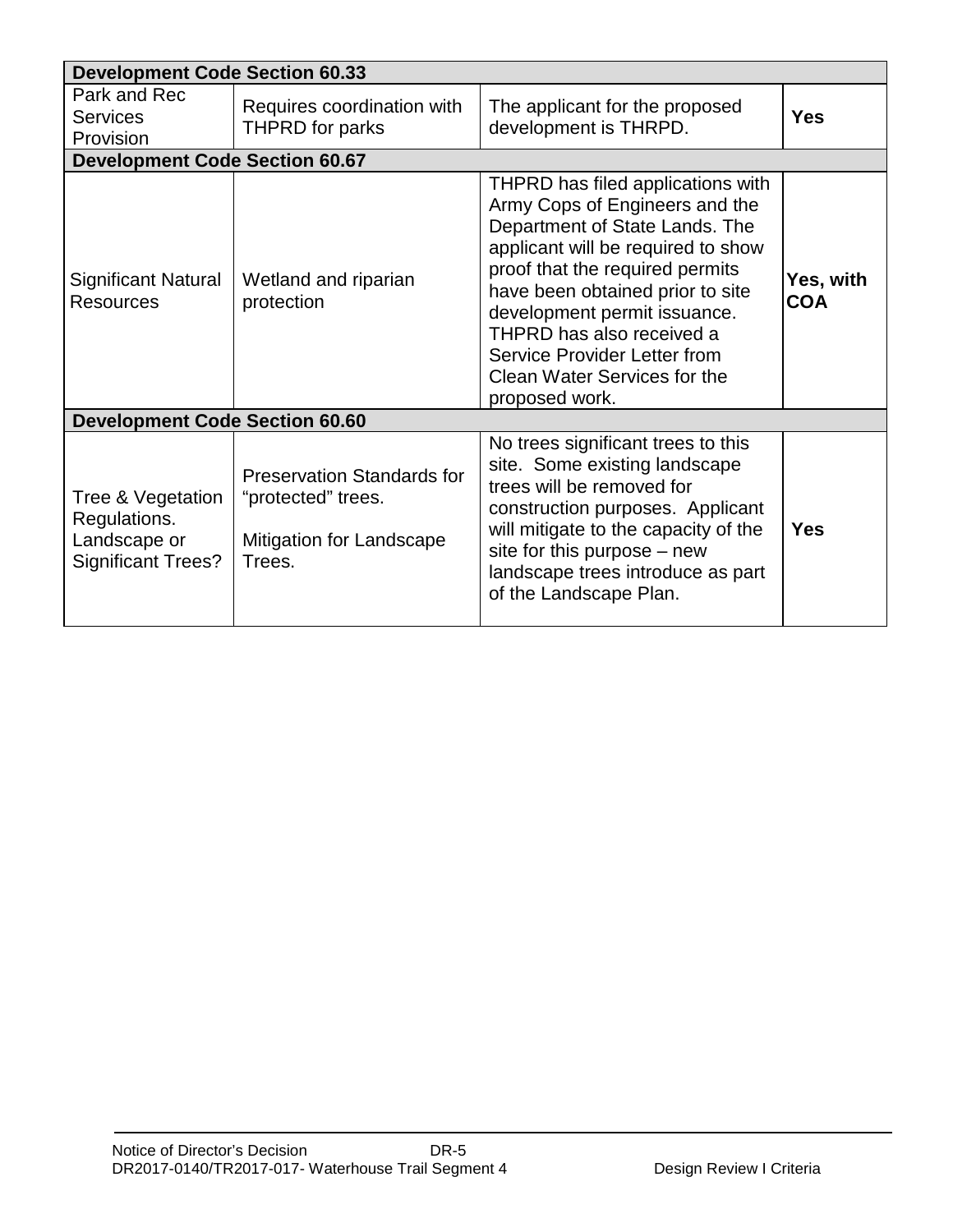#### **ANALYSIS AND FINDINGS FOR TREE PLAN TWO APPROVAL TP2011-0013 (Waterhouse Trail Segment 4)**

#### **Section 40.90.15.2.C Approval Criteria**

*In order to approve a Tree Plan Two application, the decision making authority shall make findings of fact based on evidence provided by the applicant demonstrating that all the following criteria are satisfied:*

#### *1. The proposal satisfies the threshold requirements for a Tree Plan Two application.*

Findings of Fact: The threshold from Section 40.90.15.A.3 explains that: *Commercial, Residential, or Industrial Zoning District: Removal of up to and including 75% of the total DBH of non-exempt surveyed tree(s) within a SNRA or Significant Grove area that is found on the project site."*

The proposal satisfies the requirements under Threshold #3, as the submitted information demonstrates that the proposed trail will require the removal of less than 75% of the total DBH of surveyed non-exempt trees from a Sensitive Area.

**Therefore, staff finds that the proposal meets the criterion for approval.**

*2. All City application fees related to the application under consideration by the decision making authority have been submitted.*

Findings of Fact: The applicant has paid the required application fee for a Tree Plan Two application.

**Therefore, staff finds that the proposal meets the criterion for approval.**

*3. If applicable, removal of any tree is necessary to observe good forestry practices according to recognized American National Standards Institute (ANSI) A300-1995 standards and International Society of Arborists (ISA) standards on the subject.*

Findings of Fact: The applicant does not propose the removal of any tree in order to observe ANSI or ISA standards. However, the applicant's arborist states that they will adhere to good forestry practices and will uphold safe work practices during removal.

**Therefore, staff finds that the criterion for approval does not apply.**

*4. If applicable, removal of any tree is necessary to accommodate physical development where no reasonable alternative exists.*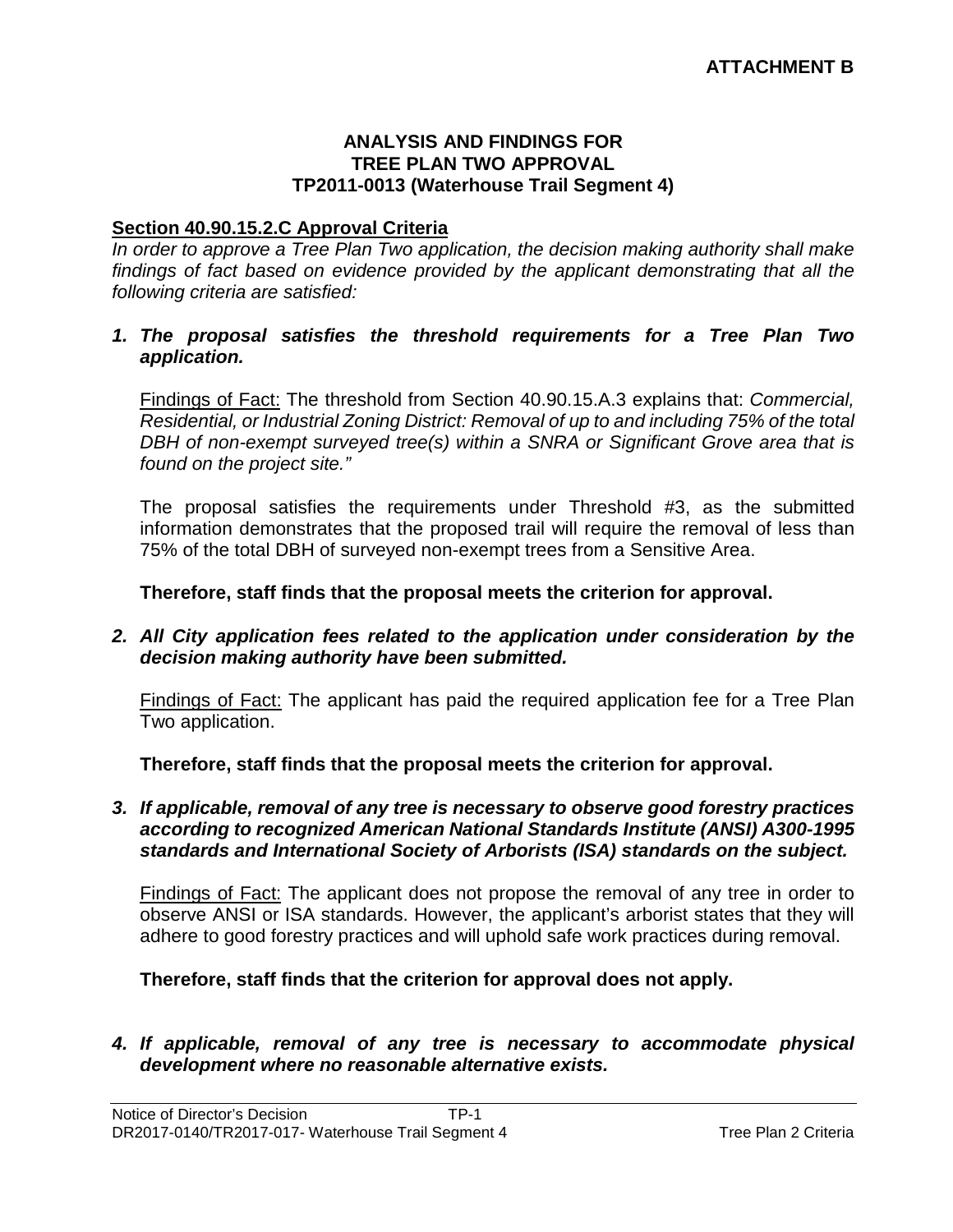Findings of Fact: The trees proposed to be removed must be removed to accommodate the proposed trail development. Tree removal is limited to the trail corridor. The applicant states that tree removal has been minimized to the extent possible while minimizing trail safety hazards, design curve and elevation requirements, ADA requirements, and impacts to natural areas. The proposed trail alignment maintains safe minimum turning radii in order to provide clear sightlines and visibility for trail users. In order to maintain necessary site distances and turning radii, some trees must be removed. In addition, the proposed trail location was selected to minimize impacts to the natural areas. The proposed trail location must also accommodate the need to connect to the existing trail head on NW Bethany Ct.

Most importantly, the general location of the proposed trail is identified in the City of Beaverton Comprehensive Plan, Metro's Regional Trails and Greenway Plans and THRPD's Trails Master Plan. The trail is intended as an off-street multiple-use greenway trail, not an on-street bike route. Staff finds that no reasonable alternative exists which would better preserve natural areas, increase trail safety and connect to the existing trail segment.

**Therefore, staff finds that the proposal meets the criterion for approval.**

*5. If applicable, removal of any tree is necessary because it has become a nuisance by virtue of damage to property or improvements, either public or private, on the subject site or adjacent sites.*

Findings of Fact: Property damage or other nuisances are not the reason the trees are proposed for removal. Trees are being removed to facilitate the development of a pedestrian and bicycle trail.

**Therefore, staff finds that the criterion for approval does not apply.** 

*6. If applicable, removal is necessary to accomplish public purposes, such as installation of public utilities, street widening, and similar needs, where no reasonable alternative exists without significantly increasing public costs or reducing safety.*

Findings of Fact: The proposed trail would complete a section of the Waterhouse Trail identified in the City of Beaverton Comprehensive Plan as part of the Bicycle and Pedestrian Master Plans. The proposed facility would provide an off street pedestrian and bike trail through a natural area consistent with the comprehensive plan. Portions of the trail segment are existing and proposed for realignment or widening. An alternative location for the trail would increase costs of a publicly funded project. Staff concurs that the proposed location of the path is necessary to comply with the Pedestrian and Bicycle Master Plans and is necessary to accomplish a public purpose.

# **Therefore, staff finds that the proposal meets the criterion for approval.**

*7. If applicable, removal of any tree is necessary to enhance the health of the tree, grove, SNRA, or adjacent trees to eliminate conflicts with structures or vehicles.*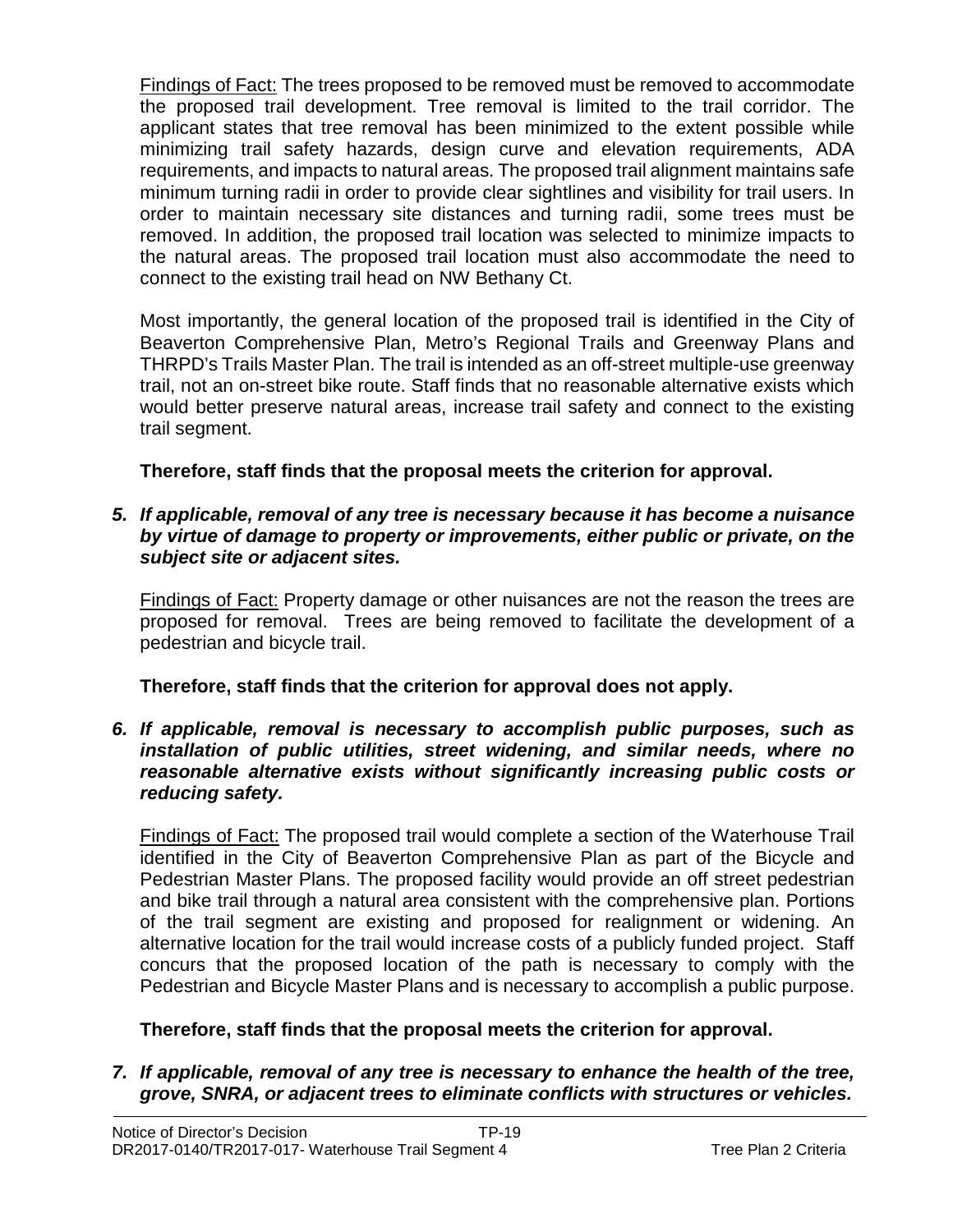Findings of Fact: The health of the Sensitive Area is not the principle reason for the removal of trees. However, as shown in the tree inventory table a number of the trees proposed to be removed are invasive species (see Revised Arborist Report dated 9/14/2017). The removal of the trees will also lessen future damage to the trail by tree roots and reduce potential conflict of trail users with overhanging branches and limbs.

# **Therefore, staff finds that the proposal meets the criterion for approval.**

#### *8. If applicable, removal of a tree(s) within a SNRA or Significant Grove will not result in a reversal of the original determination that the SNRA or Significant Grove is significant based on criteria used in making the original significance determination*

Findings of Fact: The removal of the trees within the SNRA will not reverse the original determination of this SNRA, see applicants Exhibit D, the CWS Standard Site Assessment. The proposed tree removal is within a CWS defined Sensitive Area for Willow Creek. Restoration work is required by CWS in order to improve some of the existing areas of degraded quality within the project area. The trail will be constructed entirely on boardwalks within the WQSAs to minimize impacts of vegetation removal, to maintain shading and sediment removal, and to protect WQSA water quality. The public will benefit from the proposed project by being able to access the natural areas provided by the VC and wetlands. THPRD will also include interpretive sign age within the project's VC that discusses the water quality benefits of vegetated buffers, including shading and sediment and pollutant removal.

# **Therefore, staff finds that the proposal meets the criterion for approval.**

#### *9. If applicable, removal of a tree(s) within a SNRA or Significant Grove will not*  result in the remaining trees posing a safety hazard due to the effects of *windthrow.*

Findings of Fact: The trees proposed for removal are generally scattered along the proposed trail location and individual trees are proposed for removal as opposed to groups or stands of trees, therefore minimizing the effects of windthrow as explained in the Arborist Report.

#### **Therefore, staff finds that the proposal meets the criterion for approval.**

#### *10.The proposal is consistent with all applicable provisions of Section 60.60 Trees and Vegetation and Section 60.67 Significant Natural Resources.*

Findings of Fact: Staff cites the Code Conformance Analysis chart at the end of the Tree Plan Staff Report, which evaluates the project as it relates to applicable code requirements of Sections 60.60 through 60.67, as applicable to the aforementioned criterion. As demonstrated on the chart, the proposal complies with all applicable provisions of Chapter 60.60 and 60.67.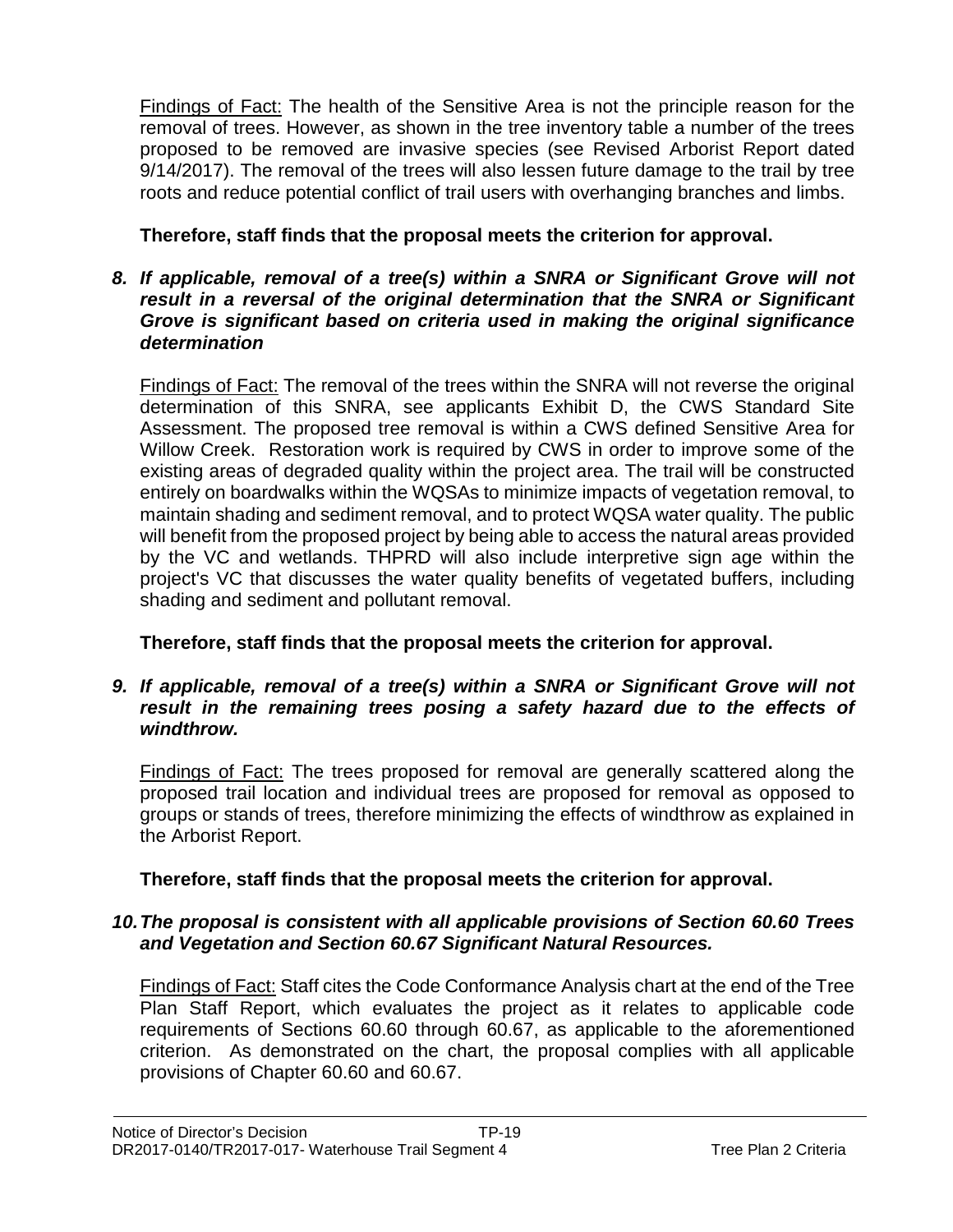**Therefore, staff finds that the proposal meets the criterion for approval.**

*11.Grading and contouring of the site is designed to accommodate the proposed use and to mitigate adverse effect(s) on neighboring properties, public right-ofway, surface drainage, water storage facilities, and the public storm drainage system.*

Findings of Fact: Proposed grading of the site is limited to the immediate vicinity adjacent to the trail location. Boardwalks are proposed where the trail intersects drainage-ways or wetlands in order to lessen the effects of the trail on the existing natural resource area.

Prior to Site Development permit issuance, the applicant will be required to provide a No-Rise Certification from a professional engineer that demonstrates the proposed trail will not impact the 100-year flood elevations, floodway elevations, or floodway widths on Willow Creek.

**Therefore, staff finds that by satisfying the conditions of approval, the proposal will meet the criterion for approval.**

#### *12.The proposal contains all applicable application submittal requirements as specified in Section 50.25.1 of the Development Code.*

Findings of Fact: The applicant submitted the application on November 2, 2017 and was deemed complete on December 19, 2017. In the review of the materials during the application review, the Committee finds that all applicable application submittal requirements, identified in Section 50.25.1 are contained within this proposal.

**Therefore, staff finds that the proposal meets the criterion for approval.**

# *13.Applications and documents related to the request, which will require further City approval, shall be submitted to the City in the proper sequence.*

Findings of Fact: The applicant has submitted the required application materials for review of a Tree Plan Two application.

# **Therefore, staff finds that the proposal meets the criterion for approval.**

**SUMMARY OF FINDINGS:** For the reasons identified above, staff finds that the Tree Plan approval is supported within the approval criteria findings, with conditions of approval noted above, for Section 40.90.15.2.C of the Development Code.

The proposed improvements require the approval of a Design Review Compliance Letter DR2011-0174, which is being processed concurrently.

# **RECOMMENDATION**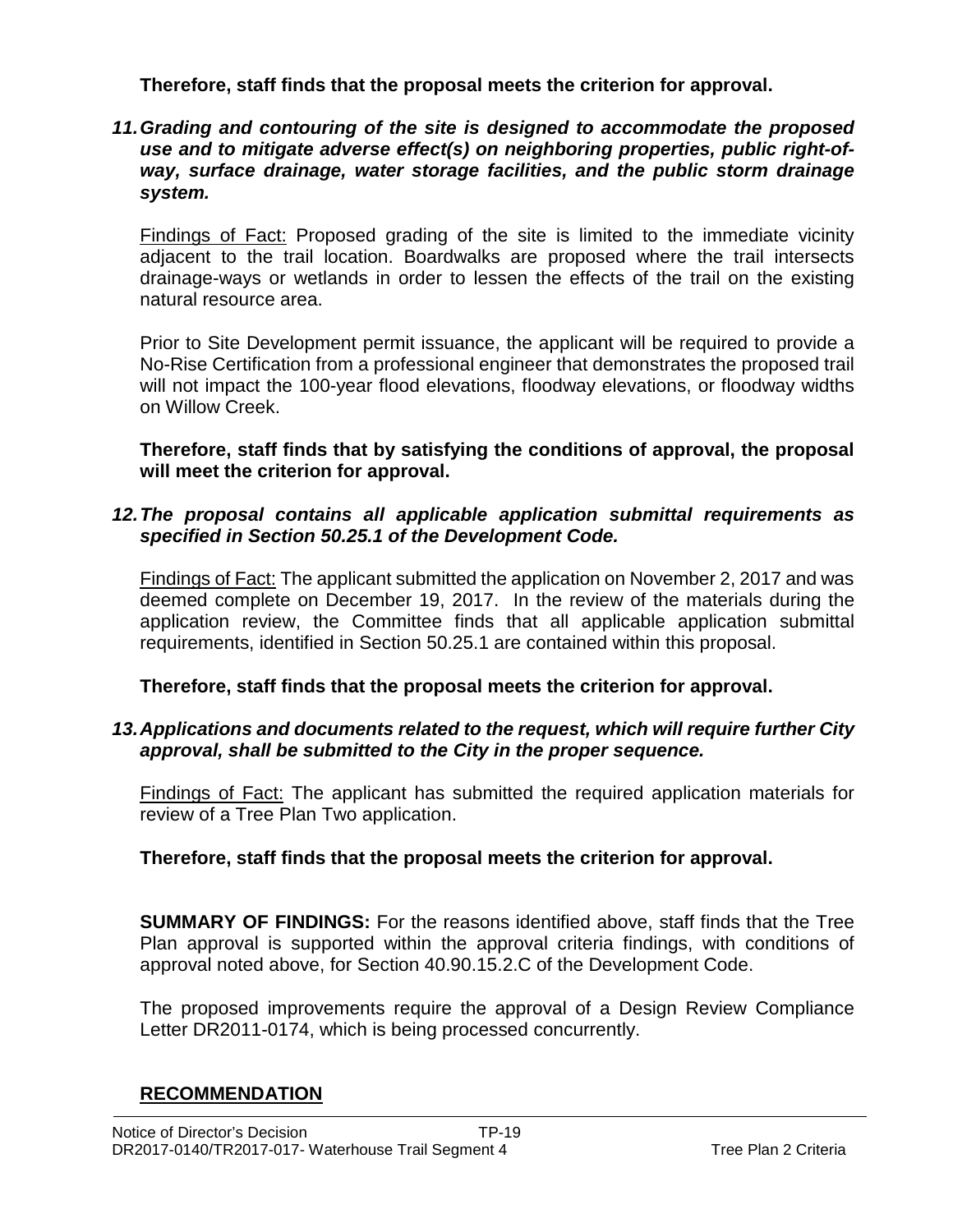Based on the facts and findings presented, staff recommends **approval** of **TR2017-017 (Waterhouse Trail Segment 4)** subject to the applicable conditions identified in Attachment C and approval of DR2017-0140.

# **Section 60.060-67 Tree and Vegetation Standards Analysis TR2017-017 Waterhouse Trail Segment 4**

# **Tree and Vegetation Standards Analysis and Findings Chart**

| <b>DESIGN STANDARD</b>                                               |                                                                                                                     | <b>PROJECT PROPOSAL</b>                                                                                                                                                                | <b>MEETS</b><br><b>STANDARD?</b> |
|----------------------------------------------------------------------|---------------------------------------------------------------------------------------------------------------------|----------------------------------------------------------------------------------------------------------------------------------------------------------------------------------------|----------------------------------|
| 60.60 Trees and Vegetation                                           |                                                                                                                     |                                                                                                                                                                                        |                                  |
| 60.60.15.1.A<br>60.60.15.1.B                                         | Pruning is not permitted.                                                                                           | No pruning is proposed. Trees<br>that may be impacted by trail<br>development have been<br>identified for removal.                                                                     | <b>Yes</b>                       |
| 60.60.15.2.A                                                         | Removal must be in<br>accordance with the<br>ordinance.                                                             | The proposed tree removal<br>complies with this section (see<br>findings below)                                                                                                        | <b>Yes</b>                       |
| 60.60.15.2.B                                                         | Mitigation is required for<br>tree removal.                                                                         | See findings for 60.60.25                                                                                                                                                              | <b>Yes</b>                       |
| 60.60.15.2C.1                                                        | For SNRA's min tree DBH<br>to be preserved is 15% for<br>multi use zone and 25%<br>for res, com, and ind<br>zoning. | Nine (9) Trees removed for the<br>construction of the trail are<br>within a SNRA and will require<br>mitigation. Less than 75% DBH<br>of surveyed non-exempt trees<br>will be removed. | <b>Yes</b>                       |
| 60.60.15.2.C.2<br>60.60.15.2.C.3<br>60.60.15.2.C.4<br>60.60.15.2.C.5 | Specifies nature of the<br>preserved trees.                                                                         | Preservation areas are not<br>proposed as the nature of the<br>proposed tree removal will<br>leave the Willow Creek<br>Sensitive Area intact.                                          | <b>Yes</b>                       |
| 60.60.15.2.C.6                                                       | Preservation of identified<br>areas.                                                                                | Preservation areas are not<br>proposed as the nature of the<br>proposed tree removal will<br>leave the Willow Creek<br>Sensitive Area intact.                                          | N/A                              |
| 60.60.15.2.C.7<br>60.60.15.2.C.8                                     | Preference for native<br>species or for trees that<br>are hazards.                                                  | The trees identified were<br>determined by the nature of the<br>trail design and did not afford<br>decisions between native and<br>non native trees. No trees were                     | N/A                              |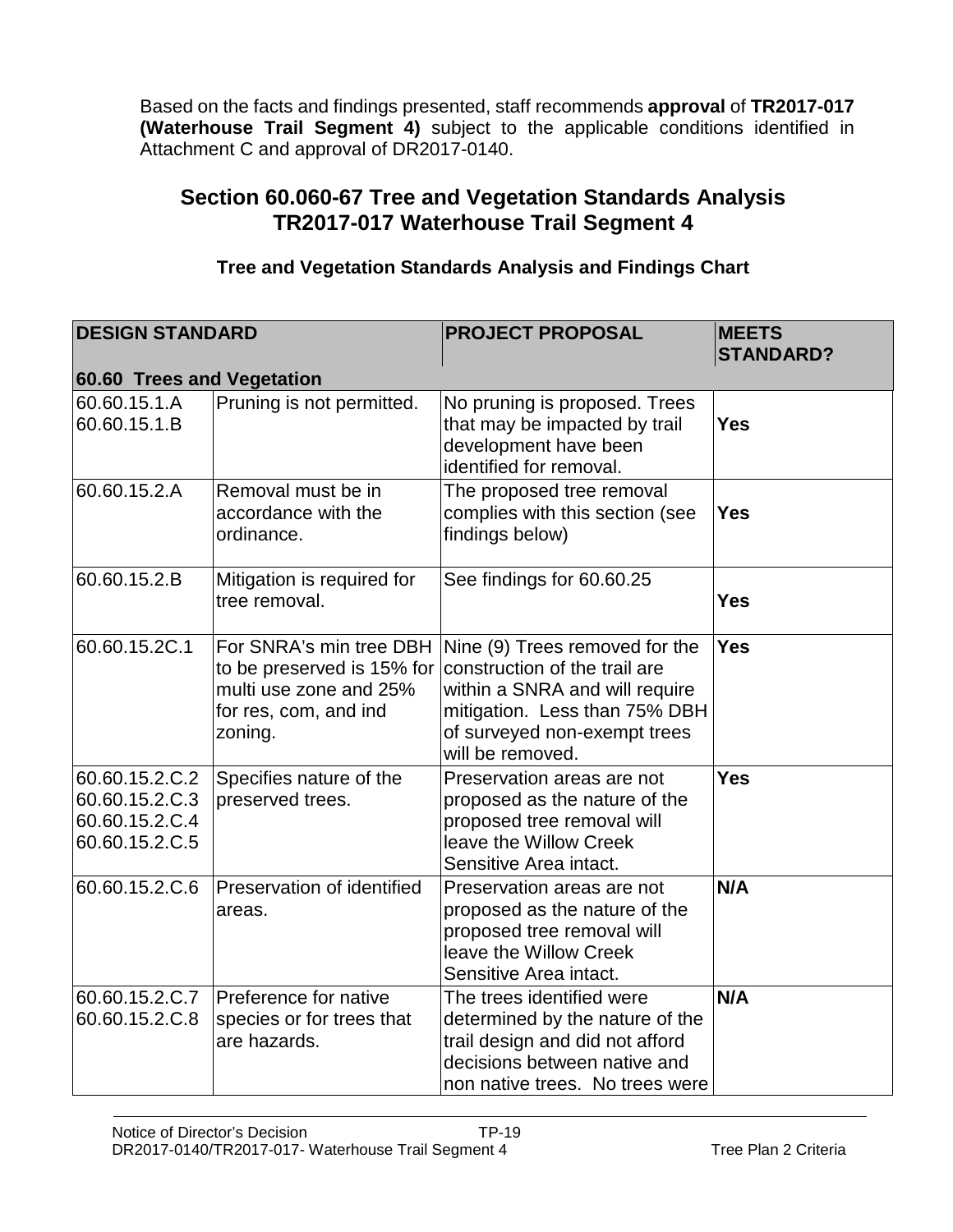| <b>DESIGN STANDARD</b> |                                                                    | <b>PROJECT PROPOSAL</b>                                                                                                                                                                                                                                                                                                                                                                                                                                       | <b>MEETS</b><br><b>STANDARD?</b> |
|------------------------|--------------------------------------------------------------------|---------------------------------------------------------------------------------------------------------------------------------------------------------------------------------------------------------------------------------------------------------------------------------------------------------------------------------------------------------------------------------------------------------------------------------------------------------------|----------------------------------|
|                        |                                                                    | determined to be hazards.                                                                                                                                                                                                                                                                                                                                                                                                                                     |                                  |
|                        | 60.60.20 Tree Protection Standards                                 |                                                                                                                                                                                                                                                                                                                                                                                                                                                               |                                  |
| 60.60.20.1             | Standards for tree<br>protection                                   | Protection measures are<br>proposed in conformance with<br>section 60.60.20, including<br>construction fencing and efforts<br>to ensure minimal impacts to<br>existing vegetation that is to be<br>retained.                                                                                                                                                                                                                                                  | <b>Yes</b>                       |
|                        | 60.60.25 Mitigation Requirements                                   |                                                                                                                                                                                                                                                                                                                                                                                                                                                               |                                  |
| 60.60.25.2             | Specific mitigation<br>requirements for certain<br>kinds of trees. | The trees proposed to be<br>removed are within an SNRA.<br>The project will result in 146.5<br>total inches of DBH tree volume<br>removed (though only 51 are<br>actually projected).<br>Approximately 95.5 inches DBH<br>will have critical root zone<br>impacts. Thus 18 inches DBH<br>of mitigation trees are required,<br>all will be planted on site as<br>shown on the plans.                                                                           | <b>Yes</b>                       |
|                        | 60.67 Significant Natural Resources                                |                                                                                                                                                                                                                                                                                                                                                                                                                                                               |                                  |
| 60.67.05               | Local wetlands inventory<br>required                               | The COB has provided notice to Yes, with $COA$<br>Department of State Lands<br>(DSL) for the proposed<br>application. THPRD has filed<br>applications with Army Corp of<br>Engineers and DSL. The<br>applicant will be required to<br>show proof that the required<br>permits have been obtained<br>prior to site development permit<br>issuance. THPRD has also<br>received a Service Provider<br>Letter from Clean Water<br>Services for the proposed work. |                                  |
| 60.67.10               | Significant riparian<br>corridors                                  | The proposed trail development<br>and associated tree removal is<br>subject to the relevant<br>procedures identified in Chapter<br>50 including types 1 and 2 land<br>use applications.                                                                                                                                                                                                                                                                       | <b>Yes</b>                       |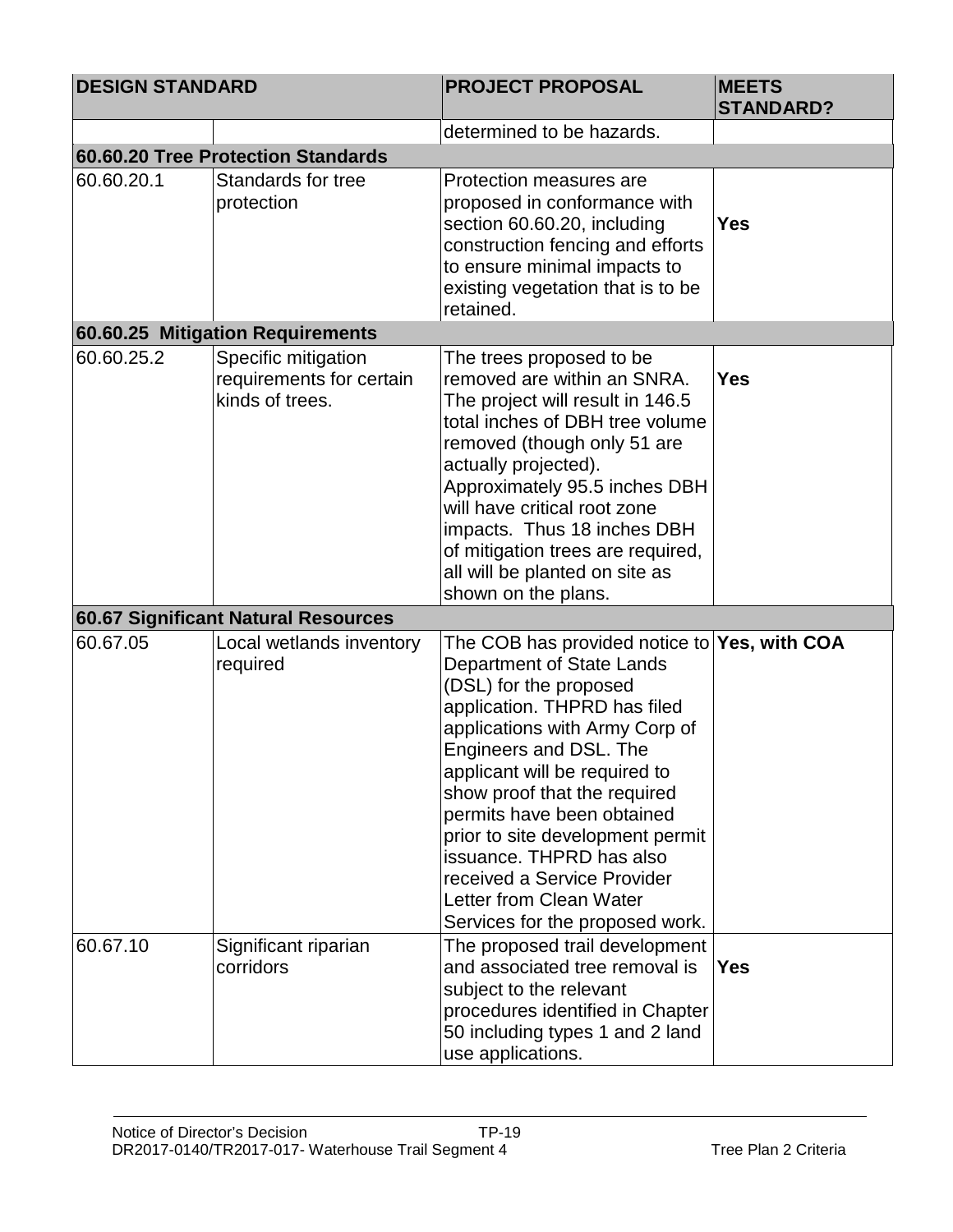# **Evaluation of Tree Removal Standards identified above**

For the reasons identified above, staff finds that the Tree Plan approval is supported within the approval criteria findings, noted above, for Section 40.90.15.2.C of the Development Code.

The proposed improvements require the approval of a Design Review Compliance Letter DR2011-0174, which is being processed concurrently.

#### **RECOMMENDATION**

Based on the facts and findings presented, staff recommends **approval** of **TR2017-017 (Waterhouse Trail Segment 4)** subject to the applicable conditions identified in Attachment C and approval of DR2017-0140.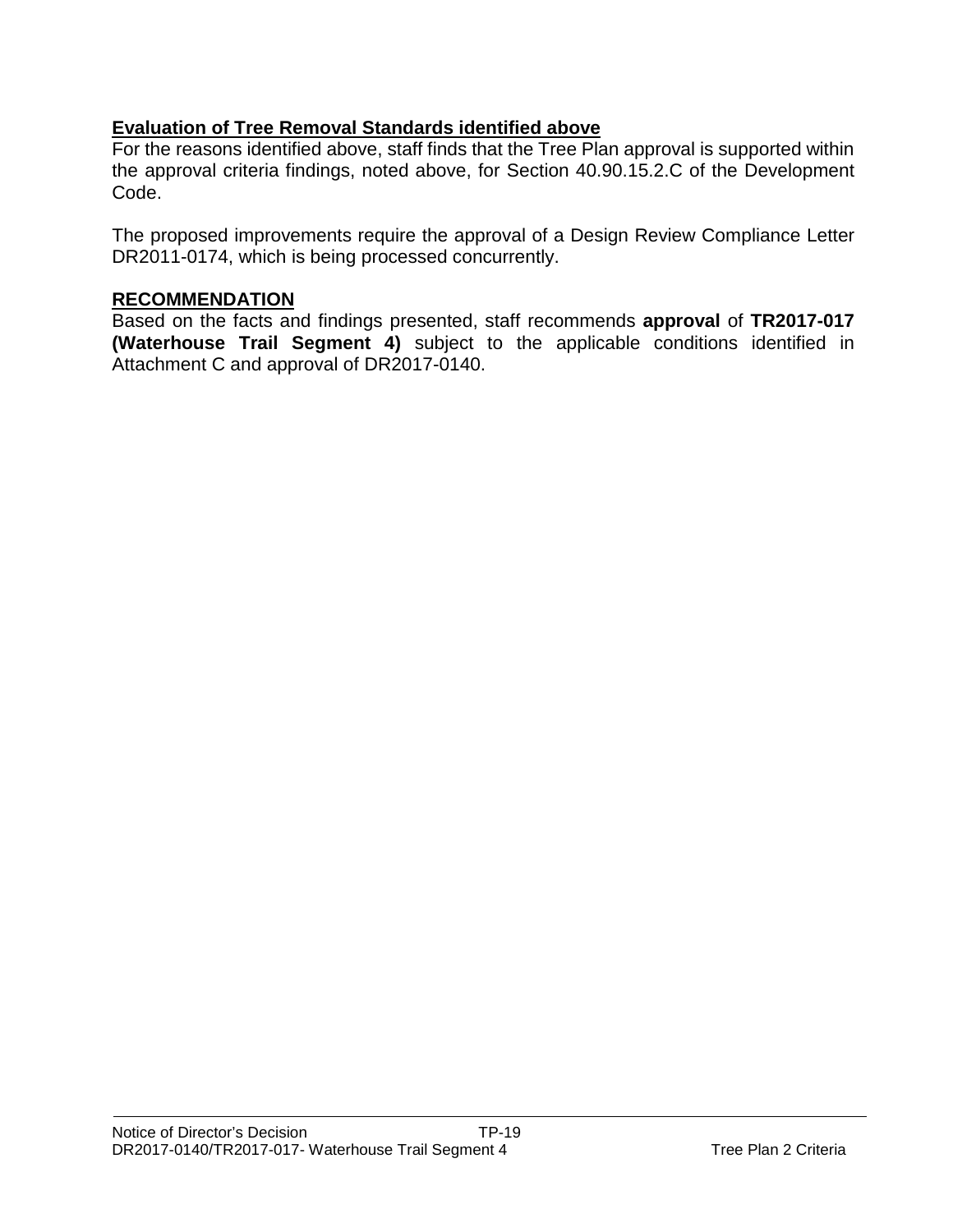#### **CONDITIONS OF APPROVAL DR2017-0140/TR2017-017 (Waterhouse Trail Segment 4)**

- 1. Implement all site improvements in accordance with the approved plans marked "Exhibit A". (On file at City Hall). (Planning Div./CP)
- 2. In accordance with Section 50.90.1 of the Development Code, this approval shall expire 2 years after the date of approval unless, prior to that time, a construction permit has been issued and substantial construction pursuant thereto has taken place, or an application for extension has been filed, pursuant to Section 50.93 of the Development Code, or authorized development has otherwise commenced in accordance with Section 50.90.3.B of the Development Code. (Planning Div./CP)
- 3. This approval recognizes possible removal of an additional twenty-three (23) trees that may be impacted by development activities. The applicant shall submit a revised plan upon removal of one or more of the twenty-three trees that are identified as "?" on "Exhibit A". The revised plan should indicate the size, location and species of any trees removed and mitigated. (Planning Div./CP)

# **A. Prior to issuance of the site development permit, the applicant shall:**

- 4. Submit the required plans, application form, fee, and other items needed for a complete site development permit application per the applicable review checklist. (Site Development Div./JJD)
- 5. Contract with a professional engineer to design and monitor the construction for any work governed by Beaverton Municipal Code 9.05.020, as set forth in Ordinance 4417 (City Engineering Design Manual and Standard Drawings), Beaverton Development Code (Ordinance 2050, 4010 +rev.), the Clean Water Services District Design and Construction Standards (April 2017, Resolution and Ordinance 2017-05), and the City Standard Agreement to Construct and Retain Design Professionals in Oregon. (Site Development Div./JJD)
- 6. Submit a completed and executed City Standard Agreement to Construct Improvements and Retain Design Professional(s) Registered in Oregon. After the site development permit is issued, the City Engineer and the Planning Director must approve all revisions as set out in Ordinances 2050, 4010+rev., and 4417; however, any required land use action shall be final prior to City staff approval of the engineering plan revision and work commencing as revised. (Site Development Div./JJD)
- 7. Have the ownership of the subject property guarantee all public improvements, grading, storm water management facilities, and Clean Water Services required plantings by submittal of a City-approved security. The security approval by the City consists of a review by the City Attorney for form and the City Engineer for amount, equivalent to 100 percent or more of estimated construction costs. (Site Development Div./JJD)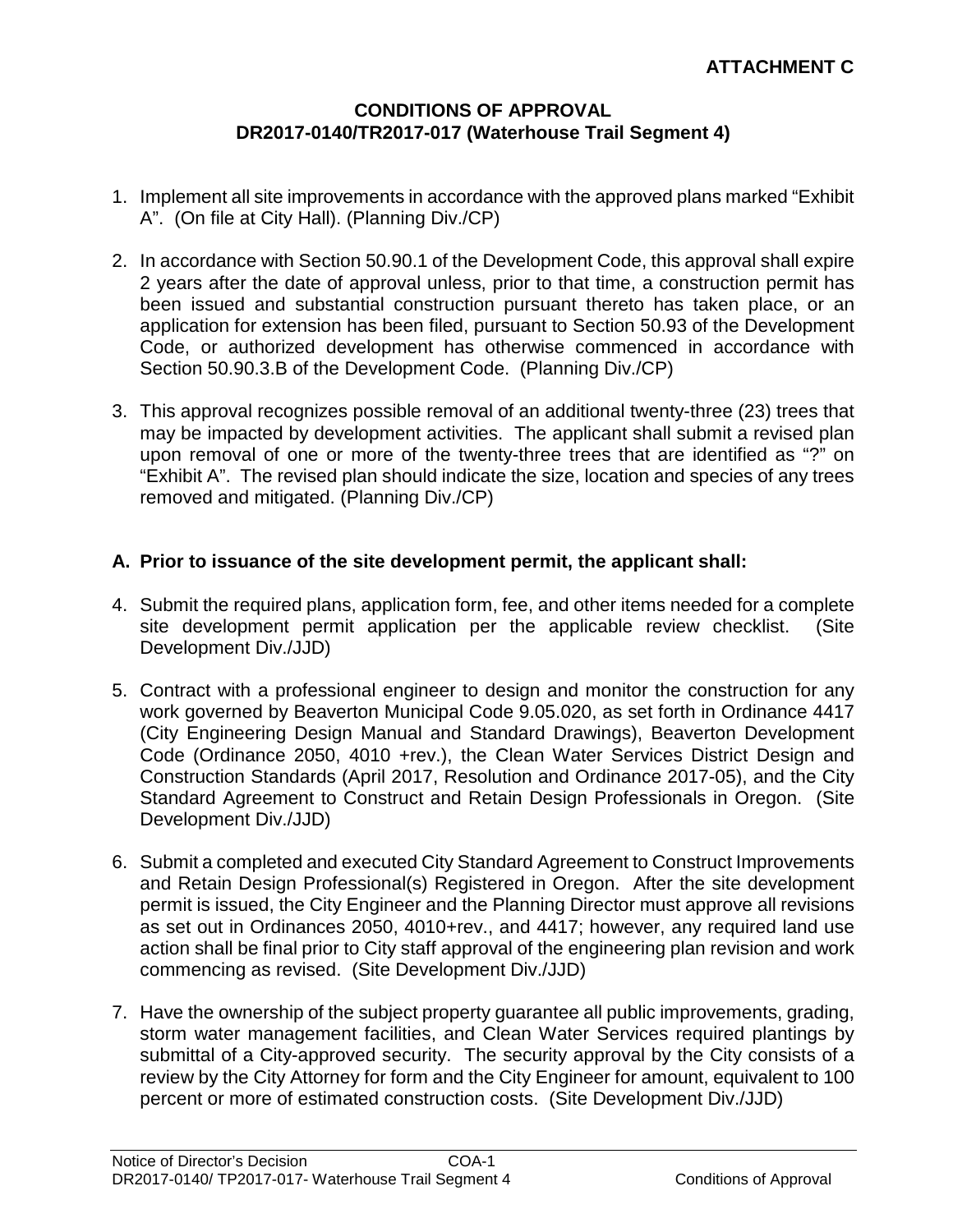- 8. Submit any required easements, executed and ready for recording, to the City after approval by the City Engineer for legal description of the area encumbered and City Attorney as to form. (Site Development Div./JJD)
- 9. Have obtained the Tualatin Valley Fire and Rescue District Fire Marshal's approval of the site development plans as part of the City's plan review process. (Site Development Div./JJD)
- 10.Submit a copy of issued permits or other approvals needed from the Tualatin Valley Water District for public water system construction, facility relocation, backflow prevention facilities, and service extensions. (Site Development Div./JJD)
- 11.Have obtained approvals needed from the Clean Water Services District for storm system connections as a part of the City's plan review process. (Site Development Div./JJD)
- 12.Submit plans for erosion control per 1200-CN General Permit (DEQ/CWS/City Erosion Control Joint Permit) requirements to the City. The applicant shall use the plan format per requirements for sites between 1 and 4.99 acres adopted by DEQ and Clean Water Services. (Site Development Div./JJD)
- 13.Submit a copy of issued permits or other approvals as needed from the State of Oregon Division of State Lands and the United States Army Corps of Engineers (for work within a jurisdictional wetland). (Site Development Div./JJD)
- 14.Provide a detailed drainage analysis of the subject project identifying all affected tributary areas and prepare a report prepared by a professional engineer meeting the standards set by the City Engineer. The analysis shall identify all contributing drainage areas and plumbing systems on and adjacent to the project with the site development permit application. The analysis shall also delineate all areas on the site that are inundated during a 100-year storm event in addition to any mapped FEMA flood plains and flood ways. (Site Development Div./JJD)
- 15.Provide a final engineering analysis of the grading and construction work proposed within the 100-year floodplain as necessary to allow for a public notice to be published in a local newspaper by the City Engineer for the proposed floodplain and floodway modifications. The applicant's engineer shall certify in writing that the project as designed will meet the requirements of City Code and Clean Water Services Resolution and Order 2017-05 as they refer to the 100 year floodplain, prior to this notice being sent, including a zero-rise floodway modification certification. The public notice and a 10 day appeal period shall occur after final approval of the site development permit AND building permit plans by the City Engineer, City Building Official, and Planning Director. (Site Development Div./JJD)
- 16.Submit to the City a certified impervious surface determination of the proposed project by the applicant's engineer, architect, or surveyor. The certification shall include an analysis and calculations of all impervious surfaces as a total for the project. Specific types of impervious area totals, in square feet, shall be given for buildings, parking lots/driveways, sidewalk/pedestrian areas, storage areas, and any gravel surfaces on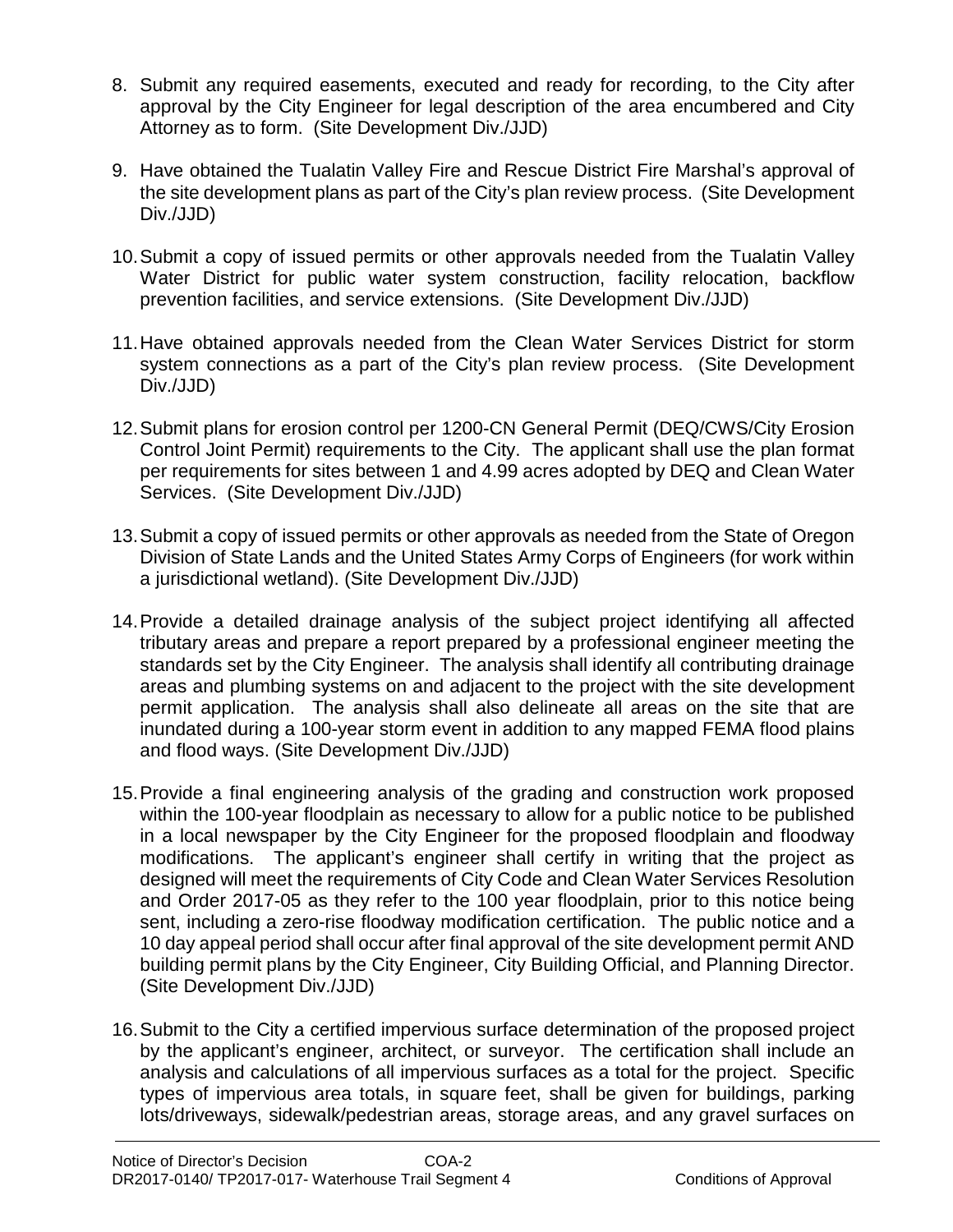each affected parcel. Calculations shall also indicate the square footage of pre-existing impervious surface, the new impervious surface area created, the net new impervious surface, and total final impervious surface area for each affected parcel and as a total for the project. (Site Development Div./JJD)

- 17.Pay a storm water system development charge in-lieu of constructing an on-site storm water quantity (winter detention) and for the net, new impervious area proposed. Additionally, pay a storm water system development charge (overall system conveyance) for any net new impervious area proposed. (Site Development Div./JJD)
- 18.Provide plans for the placement or relocation of underground utility lines along street frontages, within the site, and for any services to the proposed new development. If existing utility poles along existing street frontages must be moved to accommodate the proposed improvements, the affected lines must be either undergrounded or a fee in lieu of undergrounding paid per Section 60.65 of the Development Code. (Site Development Div./JJD)

#### **B. Prior to the issuance of a building permit for the bridge, the applicant shall:**

- 19.Submit a complete site development permit application and obtain the issuance of site development permit from the Site Development Division. (Site Development Div./JJD)
- 20.Make provisions for installation of all mandated erosion control measures to achieve City inspector approval at least 24 hours prior to call for foundation footing form inspection from the Building Division. (Site Development Div./JJD)
- 21.Have a professional architect, engineer, or surveyor submit plans and specifications to the City Engineer and City Building Official verifying that all at-risk elements of the new construction (in particular the new bridge) are anchored for buoyancy AND are either elevated or floodproofed as appropriate per City Code, FEMA requirements, IBC Appendix G (Flood-resistant Construction), and ASCE/SEI 24-05, and as determined by the City Engineer and City Building Official to at least one foot above the base flood elevation. (Site Development Div./JJD)

# **C. Prior to final inspection of any building permit, the applicant shall:**

- 23.Install or replace, to City specifications, all sidewalks, curb ramps and driveway aprons which are missing, damaged, deteriorated, or removed by construction along the access frontage. (Site Development Div./JJD)
- 24.Have a professional architect, engineer, or surveyor submit certifications on Federal Emergency Management Agency (FEMA) standard forms, to the City Building Official and City Engineer, documenting that all at risk elements of construction have been constructed of Federal Emergency Management Agency (FEMA) defined floodresistant materials to at least equal to one foot above the base flood elevation. (Site Development Div./JJD)